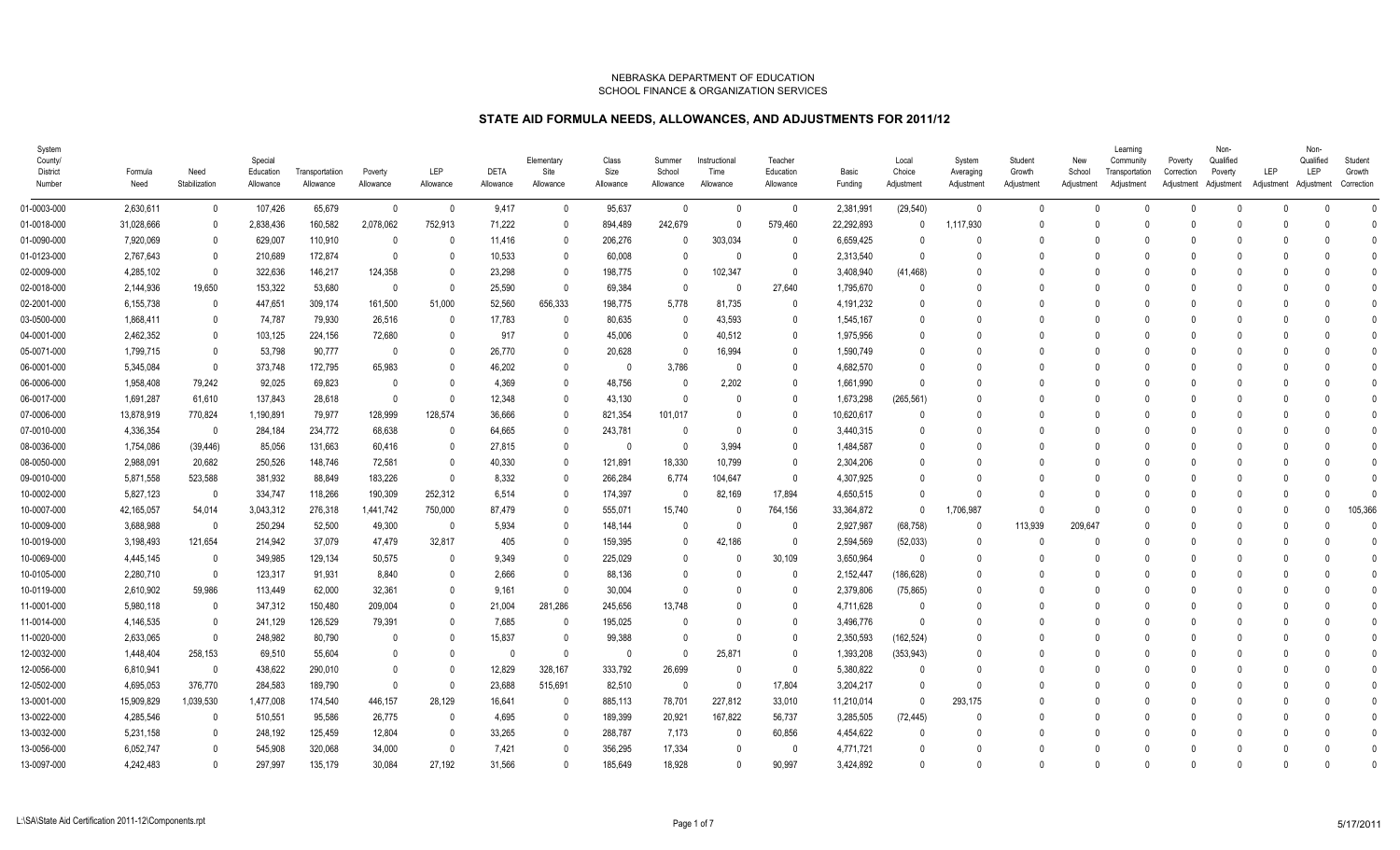| System<br>County/<br>District<br>Number | Formula<br>Need | Need<br>Stabilization    | Special<br>Education<br>Allowance | Transportatiion<br>Allowance | Poverty<br>Allowance | LEP<br>Allowance        | <b>DETA</b><br>Allowance | Elementary<br>Site<br>Allowance | Class<br>Size<br>Allowance | Summer<br>School<br>Allowance | Instructional<br>Time<br>Allowance | Teacher<br>Education<br>Allowance | Basic<br>Funding | Local<br>Choice<br>Adjustment | System<br>Averaging<br>Adjustment | Student<br>Growth<br>Adjustment | New<br>School<br>Adjustment | Learning<br>Community<br>Transportation<br>Adjustment | Poverty<br>Correction<br>Adjustment Adjustment | Non-<br>Qualified<br>Poverty | LEP<br>Adjustment Adjustment | Non-<br>Qualified<br>LEP | Student<br>Growth<br>Correction |
|-----------------------------------------|-----------------|--------------------------|-----------------------------------|------------------------------|----------------------|-------------------------|--------------------------|---------------------------------|----------------------------|-------------------------------|------------------------------------|-----------------------------------|------------------|-------------------------------|-----------------------------------|---------------------------------|-----------------------------|-------------------------------------------------------|------------------------------------------------|------------------------------|------------------------------|--------------------------|---------------------------------|
| 14-0008-000                             | 3,198,131       | $\overline{\mathbf{0}}$  | 258,889                           | 124,456                      | $\mathbf 0$          | $\overline{\mathbf{0}}$ | 18,100                   | $\mathbf{0}$                    | 90,011                     | $\mathbf{0}$                  | 141,457                            | 103,970                           | 2,527,207        | (65, 959)                     | $\overline{0}$                    | $\mathbf{0}$                    | $\Omega$                    | $\Omega$                                              | $\Omega$                                       | $\Omega$                     | $\Omega$                     |                          | $\Omega$                        |
| 14-0045-000                             | 2,913,460       | 166,404                  | 116,535                           | 79,936                       | $\overline{0}$       | $\Omega$                | 5,239                    | $\Omega$                        | 136,892                    | $\mathbf{0}$                  | 28,923                             | $\mathbf{0}$                      | 2,397,000        | (17, 470)                     | $\Omega$                          | $\Omega$                        | $\Omega$                    |                                                       |                                                | <sup>n</sup>                 | $\Omega$                     |                          | $\Omega$                        |
| 14-0054-000                             | 3,577,202       | $\overline{0}$           | 321,221                           | 129,488                      | 17,000               | $\Omega$                | 19,861                   | 0                               | 206,276                    | $\mathbf{0}$                  | 0                                  | $\mathbf{0}$                      | 2,953,703        | (70, 346)                     | $\Omega$                          | $\Omega$                        |                             |                                                       |                                                |                              |                              |                          | $\Omega$                        |
| 14-0101-000                             | 1,798,039       | 0                        | 131,158                           | 69,220                       | 18,497               | $\Omega$                | 40,996                   | 0                               | 48,756                     | $\Omega$                      | 0                                  | 0                                 | 1,709,547        | (220, 135)                    | $\Omega$                          | $\Omega$                        |                             |                                                       |                                                |                              |                              |                          | C                               |
| 14-0541-000                             | 1,494,239       | 0                        | 169,843                           | 51,045                       | 7,318                | $\overline{0}$          | 24,829                   | 0                               | 22,503                     | 8,169                         | 0                                  | $\mathbf{0}$                      | 1,527,354        | (316, 822)                    | $\Omega$                          | $\Omega$                        |                             |                                                       |                                                |                              |                              |                          | $\mathsf{C}$                    |
| 15-0010-000                             | 5,744,900       | $\overline{\mathbf{0}}$  | 281,645                           | 268,110                      | 118,150              | 74,800                  | 38,760                   | 0                               | 331,917                    | $\mathbf{0}$                  | 141,093                            | $\mathbf{0}$                      | 4,490,425        | $\mathbf{0}$                  | $\Omega$                          | $\Omega$                        |                             |                                                       |                                                |                              |                              |                          | $\theta$                        |
| 15-0536-000                             | 2,740,700       | 81,842                   | 142,071                           | 223,026                      | 60,775               | 6,732                   | 9,755                    | $\theta$                        | 116,265                    | $\mathbf{0}$                  | 106,142                            | $\mathbf{0}$                      | 1,994,093        | $\Omega$                      | $\Omega$                          | $\Omega$                        |                             |                                                       |                                                |                              |                              |                          | $\Omega$                        |
| 16-0006-000                             | 7,986,518       | 1,324,584                | 592,024                           | 69,552                       | 127,500              | $\overline{\mathbf{0}}$ | 23,520                   | 468,810                         | 300,038                    | $\mathbf{0}$                  | $\theta$                           | 104,885                           | 4,975,606        | $\theta$                      | $\Omega$                          | $\Omega$                        |                             |                                                       |                                                |                              |                              |                          | C                               |
| 16-0030-000                             | 1,957,215       | $\overline{\phantom{0}}$ | 110,219                           | 62,175                       | 60,611               | $\overline{\mathbf{0}}$ | 6,123                    | $\Omega$                        | 0                          | $\mathbf{0}$                  | 121,352                            | $\mathbf{0}$                      | 1,596,735        | $\Omega$                      | $\Omega$                          | $\Omega$                        |                             |                                                       |                                                |                              |                              |                          | $\Omega$                        |
| 17-0001-000                             | 11,455,335      | - 0                      | 587,828                           | 103,677                      | 300,247              | 59,192                  | 23,052                   | 0                               | 802,602                    | 4,184                         | 227,077                            | $\mathbf{0}$                      | 9,347,477        | $\Omega$                      |                                   | $\Omega$                        |                             |                                                       |                                                |                              |                              |                          | $\Omega$                        |
| 17-0003-000                             | 3,054,521       | 370,293                  | 95,977                            | 282,794                      | 39,950               | - 0                     | 21,489                   | 0                               | 105,013                    | $\Omega$                      | 29,582                             | 0                                 | 2,109,424        | 0                             |                                   | $\Omega$                        |                             |                                                       |                                                |                              |                              |                          | C                               |
| 17-0009-000                             | 2,582,227       | $\overline{\phantom{0}}$ | 118,869                           | 123,790                      | 78,823               | $\overline{\mathbf{0}}$ | 16,318                   | $\Omega$                        | 101,263                    | $\mathbf 0$                   | 41,461                             | $\mathbf 0$                       | 2,101,703        | $\Omega$                      | $\Omega$                          | $\Omega$                        |                             |                                                       |                                                |                              |                              |                          | $\Omega$                        |
| 18-0002-000                             | 4,081,584       | 36,982                   | 195,613                           | 90,812                       | 32,258               | 36,537                  | 14,553                   | 0                               | 181,898                    | $\mathbf{0}$                  | $\theta$                           | $\mathbf{0}$                      | 3,492,931        | $\Omega$                      | $\Omega$                          | $\Omega$                        |                             |                                                       |                                                |                              |                              |                          | $\theta$                        |
| 18-0011-000                             | 3,057,944       | $\overline{\phantom{0}}$ | 251,824                           | 54,342                       | 56,935               | 69,247                  | 0                        | 0                               | 65,633                     | $\mathbf 0$                   | $\mathbf{0}$                       | $\mathbf{0}$                      | 2,543,413        | (51, 344)                     | $\Omega$                          | 67,894                          |                             |                                                       |                                                |                              | $\Omega$                     |                          | $\Omega$                        |
| 19-0039-000                             | 1,740,936       | $\overline{\mathbf{0}}$  | 57,950                            | 52,986                       | $\overline{0}$       | - 0                     | 4,075                    | O                               | 54,382                     | 0                             | 74,948                             | 0                                 | 1,714,744        | (218, 148)                    | $\overline{0}$                    | -0                              |                             |                                                       |                                                |                              |                              |                          | C                               |
| 19-0058-000                             | 2,082,805       | 56,934                   | 157,705                           | 85,986                       | $\overline{0}$       | - 0                     | 14,155                   | $\Omega$                        | 82,510                     | $\mathbf{0}$                  | $\mathbf{0}$                       | $\mathbf{0}$                      | 1,899,520        | (214,006)                     | $\Omega$                          | $\Omega$                        |                             |                                                       |                                                |                              |                              |                          | $\theta$                        |
| 19-0059-000                             | 1,891,103       | 222,018                  | 95,312                            | 36                           | $\Omega$             | $\Omega$                | $\Omega$                 | 0                               | 52,507                     | 1,992                         | 5,599                              | $\Omega$                          | 1,718,492        | (204, 852)                    | $\Omega$                          | $\Omega$                        |                             |                                                       |                                                |                              |                              |                          | $\Omega$                        |
| 19-0123-000                             | 15,104,129      | $\overline{\phantom{0}}$ | 680,635                           | 32.225                       | 895.050              | 959,650                 | $\mathbf{0}$             | $\Omega$                        | 1,203,903                  | 59,972                        | 0                                  | $\mathbf{0}$                      | 11,272,694       | 0                             | $\Omega$                          | $\Omega$                        |                             |                                                       |                                                |                              |                              |                          | $\Omega$                        |
| 20-0001-000                             | 7,853,084       | $\overline{\mathbf{0}}$  | 545,478                           | 74,852                       | 333,200              | 79,698                  | 5,209                    | 187,524                         | 470,685                    | 71,329                        | $\Omega$                           | $\mathbf{0}$                      | 6,085,109        | $\mathbf{0}$                  | $\Omega$                          | $\Omega$                        |                             |                                                       |                                                |                              |                              |                          | $\Omega$                        |
| 20-0020-000                             | 3,010,179       | 10,711                   | 154,522                           | 68,163                       | 110,500              | - 0                     | 9,170                    | $\Omega$                        | 153,770                    | 31,680                        | 117,752                            | $\mathbf{0}$                      | 2,360,456        | (6, 545)                      | - 0                               | $\Omega$                        |                             |                                                       |                                                |                              |                              |                          | $\theta$                        |
| 20-0030-000                             | 4,999,916       | $\overline{\mathbf{0}}$  | 354,333                           | 203,850                      | $\mathbf 0$          | - 0                     | 31,502                   | $\Omega$                        | 243,781                    | 598                           | $\mathbf{0}$                       | 42,577                            | 4,123,275        | $\mathbf{0}$                  | $\cap$                            | $\Omega$                        |                             |                                                       |                                                |                              | $\Omega$                     |                          | $\theta$                        |
| 21-0015-000                             | 3,105,372       | 0                        | 211,802                           | 186,354                      | 56,086               | $\overline{0}$          | 11,187                   | $\Omega$                        | 166,896                    | $\mathbf{0}$                  | 108,082                            | $\mathbf{0}$                      | 2,364,965        | 0                             | - 0                               | $\Omega$                        |                             |                                                       |                                                |                              |                              |                          | C                               |
| 21-0025-000                             | 7,740,063       | - 0                      | 542,464                           | 213,120                      | 159,556              | 23,453                  | 52,834                   | $\Omega$                        | 373,172                    | 16,537                        | $\mathbf{0}$                       | 0                                 | 6,358,926        | $\Omega$                      | $\Omega$                          | $\Omega$                        |                             |                                                       |                                                |                              |                              |                          | $\theta$                        |
| 21-0044-000                             | 2,273,665       | - 0                      | 143,439                           | 109,248                      | 79,557               | 0                       | 7,574                    | 0                               | 69,384                     | $\mathbf{0}$                  | 118,577                            | $\mathbf{0}$                      | 1,745,886        | $\Omega$                      | $\Omega$                          | $\Omega$                        |                             |                                                       |                                                |                              |                              |                          | $\Omega$                        |
| 21-0084-000                             | 2,270,938       | (57, 388)                | 69,086                            | 125,760                      | 85,180               | - 0                     | 10,429                   | 0                               | 88,136                     | $\mathbf{0}$                  | 71,800                             | $\mathbf{0}$                      | 1,877,934        | $\Omega$                      | - 0                               | $\Omega$                        |                             |                                                       |                                                |                              |                              |                          | C                               |
| 21-0089-000                             | 1,933,719       | $\overline{\mathbf{0}}$  | 77,292                            | 90,362                       | 64,053               | $\overline{0}$          | 17,340                   | $\Omega$                        | 56,257                     | $\mathbf{0}$                  | 24,218                             | $\mathbf{0}$                      | 1,604,197        | $\Omega$                      | $\Omega$                          | $\Omega$                        |                             |                                                       |                                                |                              |                              |                          | $\mathsf{C}$                    |
| 21-0180-000                             | 2,634,364       | 87,837                   | 170,984                           | 149,750                      | 36,730               | $\Omega$                | 16,918                   | $\Omega$                        | 99,388                     | $\Omega$                      | 65,019                             | $\mathbf{0}$                      | 2,007,738        | $\Omega$                      | $\Omega$                          | $\Omega$                        |                             |                                                       |                                                |                              |                              |                          | $\Omega$                        |
| 22-0011-000                             | 40,294,452      | $\overline{\phantom{0}}$ | 3,028,294                         | 464,478                      | 3,604,628            | 2,621,427               | 33,225                   | 281,286                         | 2,044,010                  | 377,169                       | 1,853,744                          | 152,972                           | 24,159,256       | $\mathbf 0$                   | 1,225,294                         | 395,976                         |                             |                                                       |                                                |                              | $\mathbf{0}$                 |                          | 52,693                          |
| 22-0031-000                             | 4,429,203       | 0                        | 295,556                           | 108,393                      | 68,029               | 0                       | 32,462                   | $\theta$                        | 230,654                    | $\mathbf{0}$                  | 67,792                             | 55,055                            | 3,571,261        | $\mathbf{0}$                  | $\overline{0}$                    | -0                              |                             |                                                       |                                                |                              |                              |                          | $\theta$                        |
| 23-0002-000                             | 8,900,897       | 0                        | 451,928                           | 32,029                       | 228,811              | 31,666                  | 29,698                   | 281,286                         | 532,568                    | 56,785                        | $\mathbf{0}$                       | $\mathbf{0}$                      | 7,256,127        | $\Omega$                      | $\Omega$                          | 0                               |                             |                                                       |                                                |                              |                              |                          | $\mathbf{0}$                    |
| 23-0071-000                             | 2,800,999       | - 0                      | 192,026                           | 50,441                       | 127,517              | - 0                     | 23,241                   |                                 | 82,510                     | 0                             | 7,209                              | $\mathbf{0}$                      | 2,318,055        | $\Omega$                      | $\Omega$                          | $\Omega$                        |                             |                                                       |                                                |                              |                              |                          | 0                               |
| 24-0001-000                             | 28,620,765      | - 0                      | 1,113,653                         | 194,086                      | 2,729,891            | 2,637,196               | $\Omega$                 | 0                               | 1,676,463                  | 485,956                       | 535,463                            | 0                                 | 18,029,405       | $\Omega$                      | 774,525                           | 444.127                         |                             |                                                       |                                                |                              |                              |                          | $\Omega$                        |
| 24-0004-000                             | 3,021,546       | $\overline{\phantom{0}}$ | 139,255                           | 87,292                       | 95,625               | - 0                     | 2,126                    | $\Omega$                        | 28,129                     | 31,082                        | $\theta$                           | $\mathbf{0}$                      | 2,687,538        | (49, 501)                     | $\Omega$                          | $\Omega$                        | $\cap$                      |                                                       |                                                |                              |                              |                          | $\Omega$                        |
| 24-0011-000                             | 8,894,778       | 262,054                  | 638,543                           | 62,455                       | 218,906              | 79,368                  | 25,175                   | 0                               | 403,176                    | 68,540                        | $\Omega$                           | $\mathbf{0}$                      | 7,136,561        | $\Omega$                      | $\Omega$                          | $\Omega$                        |                             |                                                       |                                                |                              |                              |                          | $\Omega$                        |
| 24-0020-000                             | 8,439,794       | $\overline{\mathbf{0}}$  | 441,216                           | 107,842                      | 178,500              | - 0                     | 6,773                    | $\Omega$                        | 513,815                    | 43,634                        | 216,576                            | 70,827                            | 6,860,610        | $\Omega$                      | $\Omega$                          | $\Omega$                        |                             |                                                       |                                                |                              |                              |                          | $\Omega$                        |
| 24-0101-000                             | 2,450,004       | (8, 494)                 | 59,885                            | 118,746                      | 63,495               | - 0                     | 6,899                    | $\Omega$                        | 82,510                     | 9,165                         | 94,573                             | $\mathbf 0$                       | 2,023,225        | $\theta$                      | $\Omega$                          | $\Omega$                        |                             |                                                       |                                                |                              |                              |                          | $\Omega$                        |
| 25-0025-000                             | 3,206,559       | 436,173                  | 152,198                           | 75,780                       | $\mathbf{0}$         | 0                       | 5,118                    | $\Omega$                        | 146,269                    | 0                             | $\Omega$                           | $\mathbf{0}$                      | 2,391,021        | 0                             | $\Omega$                          | $\Omega$                        |                             |                                                       |                                                |                              |                              |                          | $\theta$                        |
| 25-0095-000                             | 1,889,234       | (133, 767)               | 58,055                            | 32,738                       | $\Omega$             | 0                       | 5,602                    | 0                               | 99,388                     | $\mathbf{0}$                  | 0                                  | $\mathbf{0}$                      | 1,827,219        | 0                             |                                   | $\Omega$                        |                             |                                                       |                                                |                              |                              |                          | 0                               |
| 26-0001-000                             | 4,221,398       | - 0                      | 208,792                           | 112,630                      | 51,000               | $\Omega$                | 28,790                   | 0                               | 230,654                    | $\mathbf{0}$                  | 0                                  | 57,323                            | 3,532,209        | $\Omega$                      | - 0                               | $\Omega$                        |                             |                                                       |                                                |                              |                              |                          | $\Omega$                        |
| 26-0024-000                             | 1,705,673       | $\overline{0}$           | 128,155                           | 48,670                       | 10.113               | $\Omega$                | 29.703                   | $\Omega$                        | 50.631                     | 2.590                         | $\Omega$                           | $\mathbf{0}$                      | 1,682,526        | (246, 716)                    | $\Omega$                          | $\mathsf{O}$                    | $\cap$                      |                                                       |                                                | $\Omega$                     | U                            |                          | $\Omega$                        |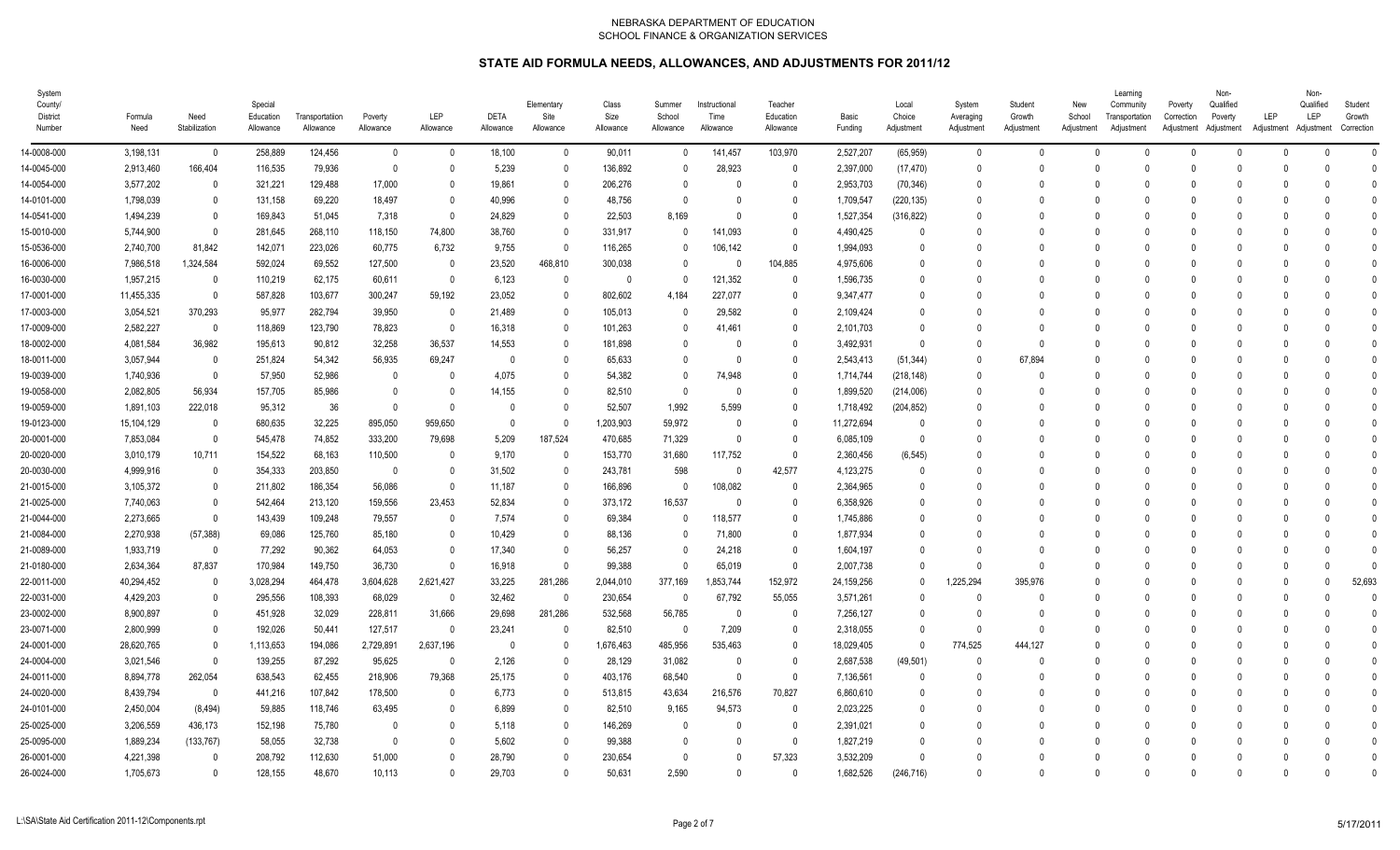| System<br>County/<br>District<br>Number | Formula<br>Need | Need<br>Stabilization | Special<br>Education<br>Allowance | Transportatiion<br>Allowance | Poverty<br>Allowance | <b>LEP</b><br>Allowance | <b>DETA</b><br>Allowance | Elementary<br>Site<br>Allowance | Class<br>Size<br>Allowance | Summer<br>School<br>Allowance | Instructional<br>Time<br>Allowance | Teacher<br>Education<br>Allowance | Basic<br>Funding | Local<br>Choice<br>Adjustment | System<br>Averaging<br>Adjustment | Student<br>Growth<br>Adjustment | New<br>School<br>Adjustment | Learning<br>Community<br>Transportation<br>Adjustment | Poverty<br>Correction<br>Adjustment Adjustment | Non-<br>Qualified<br>Poverty | LEP<br>Adjustment Adjustment | Non-<br>Qualified<br>LEP | Student<br>Growth<br>Correction |
|-----------------------------------------|-----------------|-----------------------|-----------------------------------|------------------------------|----------------------|-------------------------|--------------------------|---------------------------------|----------------------------|-------------------------------|------------------------------------|-----------------------------------|------------------|-------------------------------|-----------------------------------|---------------------------------|-----------------------------|-------------------------------------------------------|------------------------------------------------|------------------------------|------------------------------|--------------------------|---------------------------------|
| 26-0070-000                             | 2,602,730       | (121, 745)            | 127,444                           | 136,979                      | 49,620               | $\overline{\mathbf{0}}$ | 30,245                   | $\mathbf 0$                     | 61,883                     | 10,361                        | 124,819                            | $\mathbf 0$                       | 2,369,626        | (186, 502)                    | $\overline{0}$                    | $\mathbf{0}$                    | $\Omega$                    |                                                       | $\Omega$                                       | $\Omega$                     | $\Omega$                     |                          | $\mathbf{0}$                    |
| 26-0561-000                             | 2,963,363       | $\mathbf{0}$          | 206,096                           | 93,420                       | 32,300               | 28,050                  | 12,931                   | $\Omega$                        | 105,013                    | 13,947                        | $\mathbf{0}$                       | $\mathbf 0$                       | 2,507,420        | (35, 815)                     | $\Omega$                          | $\Omega$                        | $\Omega$                    |                                                       |                                                | 0                            |                              |                          | $\Omega$                        |
| 27-0001-000                             | 39,528,475      | 1,695,386             | 2,171,923                         | 288,446                      | 1,097,595            | 422,173                 | 0                        | O                               | 1,953,999                  | 154,414                       | $\mathbf{0}$                       | 1,534,443                         | 29,490,822       | 0                             | 719,275                           | $\Omega$                        |                             |                                                       |                                                | $\mathsf{O}$                 |                              |                          | $\Omega$                        |
| 27-0046-000                             | 1,750,246       | 138,546               | 87,382                            | 49,410                       | 27,357               | - 0                     | $\mathbf{0}$             | $\Omega$                        | 50,631                     | 4,583                         | 22,517                             | 0                                 | 1,670,382        | (232, 077)                    | - 0                               | $\Omega$                        |                             |                                                       | (41, 128)                                      | (27, 357)                    |                              |                          | $\Omega$                        |
| 27-0062-000                             | 2,704,498       | 130,521               | 186,660                           | 16,185                       | 32,897               | $\overline{0}$          | 18,165                   | $\Omega$                        | 120,015                    | $\mathbf{0}$                  | $\Omega$                           | $\mathbf{0}$                      | 2,333,927        | (130, 874)                    | $\Omega$                          | $\mathsf{O}$                    | $\cap$                      |                                                       | (2,998)                                        |                              |                              |                          | $\Omega$                        |
| 27-0594-000                             | 6,091,247       | $\Omega$              | 417,440                           | 218,651                      | 53,295               | 68,170                  | 116                      | $\Omega$                        | 258,783                    | $\mathbf{0}$                  | 37,789                             | 7,898                             | 4,421,526        | $\Omega$                      | $\Omega$                          | 607,580                         | $\cap$                      |                                                       |                                                |                              |                              |                          | $\Omega$                        |
| 27-0595-000                             | 5,076,399       | $\overline{0}$        | 282,055                           | 112,434                      | $\mathbf{0}$         | - 0                     | 20,342                   | $\Omega$                        | 183,773                    | 2,192                         | 0                                  | 134,055                           | 4,341,548        | $\mathbf{0}$                  | $\mathbf{0}$                      | $\Omega$                        | $\cap$                      |                                                       |                                                |                              |                              |                          | $\Omega$                        |
| 28-0001-000                             | 461,628,805     | 0                     | 31,419,422                        | 12,877,989                   | 40,026,760           | 15,370,661              | 881,360                  | $\Omega$                        | 15,675,119                 | 14,331,030                    | $\theta$                           | 0                                 | 321,007,544      | $\theta$                      | 8,587,733                         | $\Omega$                        | $\Omega$                    | ,451,187                                              | - 0                                            |                              |                              |                          | $\mathsf{C}$                    |
| 28-0010-000                             | 49,980,038      | -0                    | 2,788,168                         | 452,748                      | 59,925               | 246,994                 | 47,243                   | $\Omega$                        | 1,657,711                  | 178,921                       | 123,639                            | 1,504,350                         | 37,133,607       | 0                             | 1,706,101                         | 2,009,586                       | 1,935,011                   | 27,000                                                | - 0                                            |                              | $\Omega$                     |                          | 109,034                         |
| 28-0015-000                             | 7,724,547       | 919,036               | 512,666                           | 192,944                      | 190,271              | 32,817                  | 27,892                   | O                               | 395,675                    | 5,180                         | 0                                  | 161,246                           | 5,290,794        | $\Omega$                      | $\Omega$                          | $\Omega$                        |                             | 24,804                                                | (28, 780)                                      |                              |                              |                          | C                               |
| 28-0017-000                             | 187,346,295     | 4,198,934             | 13, 174, 727                      | 1,423,285                    | 488,750              | 786,250                 | 693,620                  | O                               | 6,133,905                  | 462.047                       | $\mathbf{0}$                       | 3,728,516                         | 149,374,218      | 0                             | 5,002,870                         | 938.905                         | 138,807                     | 519,000                                               | $\Omega$                                       |                              | $\Omega$                     |                          | 282,459                         |
| 28-0054-000                             | 26,783,097      | 487,208               | 2,335,794                         | 0                            | 850,000              | 482,789                 | 108,384                  | $\Omega$                        | 1,323,918                  | 65,950                        | $\mathbf{0}$                       | 712,971                           | 19,282,649       | $\theta$                      | 1,000,505                         | - 0                             | $\Omega$                    | 132,929                                               | $\Omega$                                       |                              | $\Omega$                     |                          | $\mathsf{C}$                    |
| 28-0059-000                             | 12,690,614      | $\overline{0}$        | 421.958                           | 112,144                      | 20,525               | 36,723                  | 11,819                   | $\Omega$                        | 960.122                    | 43,435                        | $\Omega$                           | 363.526                           | 9.390.695        | $\Omega$                      | - 0                               | 621,834                         | 213,200                     | 9,000                                                 | (2, 404)                                       |                              | $\Omega$                     |                          | 488,036                         |
| 28-0066-000                             | 55,799,234      | 5,083,166             | 2,964,374                         | 239,700                      | 255,000              | 320,896                 | 388,551                  | $\Omega$                        | 2,300,918                  | 295,678                       | 348,002                            | 1,964,876                         | 39,701,028       | $\theta$                      | 1,607,046                         | $\Omega$                        | $\Omega$                    | 330,000                                               | $\Omega$                                       |                              | $\Omega$                     |                          | $\sqrt{ }$                      |
| 29-0117-000                             | 5,102,961       | 378,911               | 225,166                           | 505,143                      | 146,877              | 25,500                  | 30,105                   | 328,167                         | 90,011                     | 0                             | $\Omega$                           | 18,741                            | 3,354,339        | $\Omega$                      | $\Omega$                          | $\Omega$                        |                             |                                                       |                                                |                              |                              |                          | $\mathsf{C}$                    |
| 30-0001-000                             | 2,509,222       | 57,883                | 220,264                           | 102,400                      | $\overline{0}$       | - 0                     | 0                        | $\Omega$                        | 103,138                    | 0                             | $\Omega$                           | 0                                 | 2,223,194        | (181, 566)                    |                                   | $\Omega$                        |                             |                                                       | 16,091)                                        |                              |                              |                          | $\Omega$                        |
| 30-0025-000                             | 5,848,430       | 61,508                | 783,020                           | 224,008                      | 85,850               | 0                       | 14,144                   |                                 | 183,773                    | 47,420                        | 0                                  | 3,362                             | 4,445,345        | $\theta$                      |                                   | $\Omega$                        |                             |                                                       |                                                |                              |                              |                          | C                               |
| 30-0054-000                             | 1,853,356       | 47,870                | 102,697                           | 47,011                       | $\mathbf{0}$         | -0                      | 8,845                    | $\Omega$                        | 61,883                     | 0                             | $\mathbf{0}$                       | 10,636                            | 1,574,414        | $\theta$                      |                                   | 0                               |                             |                                                       |                                                |                              |                              |                          | -0                              |
| 31-0506-000                             | 3,587,637       | -0                    | 183,921                           | 129,000                      | 58,231               | -0                      | 5,954                    | $\mathbf{0}$                    | 159,395                    | $\mathbf{0}$                  | 166,264                            | 0                                 | 2,884,872        | 0                             |                                   | $\Omega$                        |                             |                                                       |                                                |                              |                              |                          | $\Omega$                        |
| 32-0046-000                             | 2,043,533       | 0                     | 29,714                            | 216,985                      | 48,365               | -0                      | 3,308                    | $\mathbf{0}$                    | 24,378                     | $\mathbf{0}$                  | $\Omega$                           | $\mathbf{0}$                      | 1,720,783        | 0                             |                                   | -0                              |                             |                                                       |                                                |                              |                              |                          | $\Omega$                        |
| 32-0095-000                             | 2,611,861       | 0                     | 143,744                           | 113,160                      | 34,000               | - 0                     | $\Omega$                 | $\Omega$                        | 90,011                     | 7,970                         | $\mathbf{0}$                       | $\mathbf 0$                       | 2,222,976        | $\Omega$                      | $\Omega$                          | $\Omega$                        |                             |                                                       |                                                |                              |                              |                          | $\Omega$                        |
| 32-0125-000                             | 2,777,170       | 0                     | 172,167                           | 126,475                      | 37,489               | 0                       | 37,372                   | $\Omega$                        | 95,637                     | $\mathbf{0}$                  | 0                                  | 59,667                            | 2,248,363        | $\Omega$                      |                                   | $\Omega$                        |                             |                                                       |                                                |                              |                              |                          | ſ                               |
| 33-0018-000                             | 3,225,797       | $\overline{0}$        | 265,847                           | 117,530                      | 101,955              | $\Omega$                | 42                       | $\Omega$                        | 67,509                     | $\mathbf{0}$                  | 68,191                             | 0                                 | 2,604,724        | $\Omega$                      |                                   | $\Omega$                        |                             |                                                       |                                                |                              |                              |                          | $\Omega$                        |
| 33-0021-000                             | 3,888,881       | $\Omega$              | 193,332                           | 163,185                      | 58,308               | $\Omega$                | 4,032                    | O                               | 172,522                    | $\Omega$                      | 331,191                            | $\Omega$                          | 2,966,310        | $\Omega$                      |                                   | $\Omega$                        |                             |                                                       |                                                |                              |                              |                          | $\Omega$                        |
| 33-0540-000                             | 5,264,110       | 358,172               | 420,062                           | 216,820                      | 144,500              | - 0                     | 8,786                    | $\Omega$                        | 210,027                    | $\Omega$                      | $\Omega$                           | $\mathbf 0$                       | 3,905,743        | $\Omega$                      | $\Omega$                          | $\Omega$                        |                             |                                                       |                                                |                              |                              |                          | ſ                               |
| 34-0001-000                             | 4,371,652       | $\Omega$              | 408,200                           | 89,334                       | 95,131               | $\overline{0}$          | 14,731                   | $\Omega$                        | 202,526                    | $\mathbf{0}$                  | $\mathbf{0}$                       | $\mathbf{0}$                      | 3,561,731        | $\mathbf{0}$                  | $\Omega$                          | $\Omega$                        |                             |                                                       |                                                |                              |                              |                          | $\theta$                        |
| 34-0015-000                             | 19,290,149      | $\Omega$              | 1,941,364                         | 229,320                      | 711,487              | 28,129                  | 17,994                   | 0                               | 1,048,258                  | $\mathbf{0}$                  | 517,308                            | 458,822                           | 13,851,835       | $\Omega$                      | 485,632                           | -0                              |                             |                                                       |                                                |                              |                              |                          | $\Omega$                        |
| 34-0034-000                             | 3,783,292       | -0                    | 197,699                           | 165,782                      | 9,180                | - 0                     | 15                       | $\mathbf{0}$                    | 211,902                    | $\mathbf{0}$                  | 0                                  | $\mathbf 0$                       | 3,257,817        | (59, 102)                     | $\Omega$                          | $\Omega$                        |                             |                                                       |                                                |                              |                              |                          | $\Omega$                        |
| 34-0100-000                             | 2,643,253       | $\Omega$              | 173,551                           | 148,000                      | $\mathbf{0}$         | $\Omega$                | $\Omega$                 | $\Omega$                        | 108,764                    | $\Omega$                      | 0                                  | 0                                 | 2,337,621        | (124, 683)                    | - 0                               | $\Omega$                        |                             |                                                       |                                                |                              |                              |                          | ſ                               |
| 35-0001-000                             | 3,499,525       | 404,453               | 244,583                           | 77,841                       | 153,888              | $\Omega$                | 23,991                   | $\Omega$                        | 125,641                    | 34,469                        | 93,592                             | 0                                 | 2,341,067        | $\Omega$                      | $\Omega$                          | $\Omega$                        |                             |                                                       |                                                |                              |                              |                          | $\Omega$                        |
| 36-0100-000                             | 3,846,213       | $\Omega$              | 155,208                           | 46,256                       | 78,200               | $\Omega$                | 7,387                    | 93,762                          | 170,647                    | $\mathbf{0}$                  | 32,162                             | $\mathbf{0}$                      | 3,262,592        | $\Omega$                      |                                   | $\Omega$                        |                             |                                                       |                                                |                              |                              |                          | $\Omega$                        |
| 37-0030-000                             | 2.629.719       | 0                     | 216,085                           | 107,948                      | $\Omega$             | - 0                     | $\Omega$                 | $\Omega$                        | 91,887                     | $\mathbf{0}$                  | $\Omega$                           | $\mathbf{0}$                      | 2,311,410        | (97, 611)                     |                                   | $\Omega$                        |                             |                                                       |                                                |                              |                              |                          | ſ                               |
| 38-0011-000                             | 1,956,900       | $\mathbf{0}$          | 51,336                            | 153,946                      | $\mathbf{0}$         | $\overline{0}$          | 7,172                    | 0                               | 26,253                     | $\mathbf{0}$                  | 57.319                             | $\mathbf 0$                       | 1,660,874        | $\Omega$                      | $\cap$                            | $\mathsf{O}$                    | $\cap$                      |                                                       |                                                |                              |                              |                          | $\Omega$                        |
| 39-0010-000                             | 2,322,167       | $\Omega$              | 103,314                           | 84,046                       | 42,500               | 8,500                   | - 0                      | 187,524                         | 60,008                     | $\mathbf 0$                   | 1,007                              | $\mathbf 0$                       | 1,835,268        | $\Omega$                      |                                   | $\Omega$                        |                             |                                                       |                                                |                              |                              |                          | $\Omega$                        |
| 39-0055-000                             | 1,607,804       | $\mathbf{0}$          | 57,556                            | 573                          | 56,773               | - 0                     | $\mathbf{0}$             | 0                               | $\theta$                   | $\mathbf 0$                   | 12,169                             | $\mathbf 0$                       | 1,480,733        | $\mathbf{0}$                  | $\Omega$                          | $\Omega$                        | $\Omega$                    |                                                       |                                                |                              |                              |                          | $\mathsf{C}$                    |
| 39-0501-000                             | 2,392,061       | $\Omega$              | 93,068                            | 129,234                      | 100,594              | $\overline{0}$          | 4,362                    | $\Omega$                        | 93,762                     | $\mathbf{0}$                  | 185,577                            | $\mathbf{0}$                      | 1,785,464        | $\Omega$                      | $\Omega$                          | $\Omega$                        | $\Omega$                    |                                                       |                                                |                              |                              |                          | $\mathsf{C}$                    |
| 40-0002-000                             | 80,667,188      | 4,297,219             | 4,325,277                         | 58,477                       | 2,550,000            | 3,400,000               | 111,079                  | $\Omega$                        | 5,293,798                  | 755,334                       | $\mathbf{0}$                       | 1,054,374                         | 56,727,667       | 0                             | 1,478,779                         | $\Omega$                        | 139,496                     |                                                       |                                                |                              | $\Omega$                     |                          | 475,687                         |
| 40-0082-000                             | 12,564,837      | 246,042               | 629,808                           | 95,647                       | 182,750              | 38,250                  | 49,313                   | 1,265,786                       | 489,437                    | 9,763                         | 0                                  | $\Omega$                          | 9,558,041        | $\Omega$                      |                                   | $\Omega$                        |                             |                                                       |                                                |                              |                              |                          | 0                               |
| 40-0083-000                             | 5,531,147       | 168,881               | 353,468                           | 113,831                      | 141,610              | 117,202                 | 3,984                    | 0                               | 71,259                     | $\mathbf{0}$                  | 0                                  | $\Omega$                          | 4,560,911        | 0                             |                                   | $\Omega$                        |                             |                                                       |                                                |                              |                              |                          | ſ                               |
| 40-0126-000                             | 4,930,537       | 182.017               | 373,635                           | 131,412                      | 15.180               | 18.385                  | 20.832                   | $\Omega$                        | 251.282                    | 11.755                        | $\Omega$                           | $\mathbf{0}$                      | 3.926.039        | $\Omega$                      | $\Omega$                          | $\mathsf{O}$                    | $\cap$                      |                                                       |                                                | <sup>0</sup>                 | U                            | $\Omega$                 | $\Omega$                        |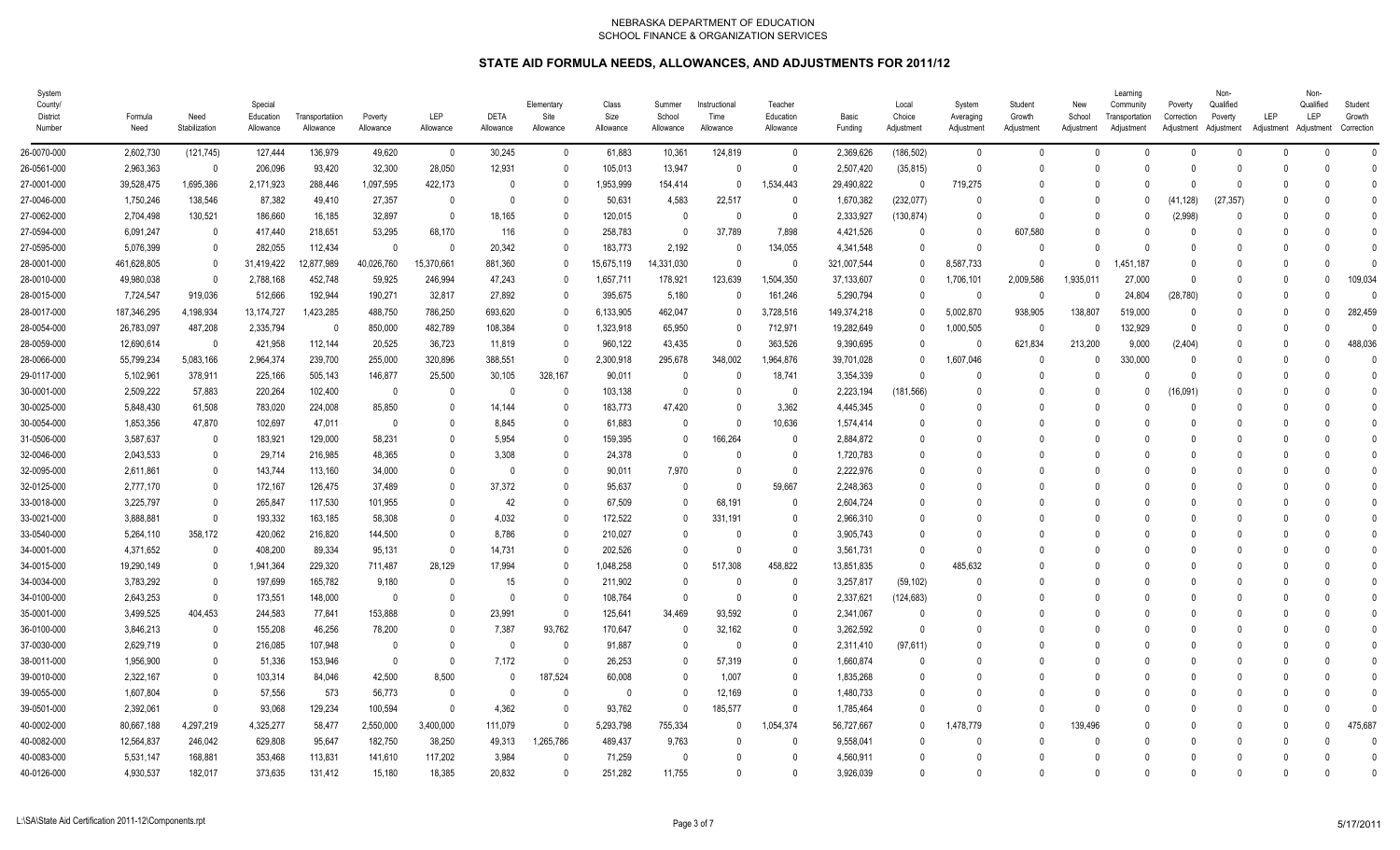| System<br>County/<br>District<br>Number | Formula<br>Need | Need<br>Stabilization    | Special<br>Education<br>Allowance | Transportatiion<br>Allowance | Poverty<br>Allowance | LEP<br>Allowance        | <b>DETA</b><br>Allowance | Elementary<br>Site<br>Allowance | Class<br>Size<br>Allowance | Summer<br>School<br>Allowance | Instructional<br>Time<br>Allowance | Teacher<br>Education<br>Allowance | Basic<br>Funding | Local<br>Choice<br>Adjustment | System<br>Averaging<br>Adjustment | Student<br>Growth<br>Adjustment | New<br>School<br>Adjustment | Learning<br>Community<br>Transportation<br>Adjustment | Poverty<br>Correction<br>Adjustment Adjustment | Non-<br>Qualified<br>Poverty | LEP<br>Adjustment Adjustment | Non-<br>Qualified<br>LEP | Student<br>Growth<br>Correction |  |
|-----------------------------------------|-----------------|--------------------------|-----------------------------------|------------------------------|----------------------|-------------------------|--------------------------|---------------------------------|----------------------------|-------------------------------|------------------------------------|-----------------------------------|------------------|-------------------------------|-----------------------------------|---------------------------------|-----------------------------|-------------------------------------------------------|------------------------------------------------|------------------------------|------------------------------|--------------------------|---------------------------------|--|
| 41-0002-000                             | 2,271,045       | $\overline{\mathbf{0}}$  | 135,061                           | 104,172                      | 7,217                | $\overline{\mathbf{0}}$ | 10,220                   | 0                               | 93,762                     | $\mathbf 0$                   | 116,365                            | $\mathbf 0$                       | 2,017,447        | (213, 199)                    | $\overline{0}$                    | $\mathbf{0}$                    | $\Omega$                    |                                                       | $\Omega$                                       | $\Omega$                     | $\Omega$                     |                          | $\mathbf{0}$                    |  |
| 41-0091-000                             | 1,896,230       | (28, 532)                | 135,366                           | 66,392                       | $\overline{0}$       | $\Omega$                | 13,214                   | $\Omega$                        | 69,384                     | $\mathbf{0}$                  | 14,937                             | $\mathbf{0}$                      | 1,847,051        | (221, 581)                    | $\Omega$                          | $\Omega$                        |                             |                                                       |                                                |                              |                              |                          | $\Omega$                        |  |
| 41-0504-000                             | 10,855,389      | $\overline{\phantom{0}}$ | 799,137                           | 286,144                      | 109,277              | - 0                     | 34,243                   | 0                               | 697,589                    | 7,173                         | 0                                  | 18,897                            | 8,902,930        | 0                             | $\Omega$                          | $\Omega$                        |                             |                                                       |                                                |                              |                              |                          | $\Omega$                        |  |
| 42-0002-000                             | 3,299,939       | $\overline{\phantom{0}}$ | 209,562                           | 187,692                      | 136,000              | - 0                     | 3,393                    | $\Omega$                        | 114,390                    | 38,255                        | 0                                  | 0                                 | 2,658,316        | (47,669)                      | - 0                               | $\Omega$                        |                             |                                                       |                                                |                              |                              |                          | $\Omega$                        |  |
| 43-0079-000                             | 2,183,498       | 155,577                  | 69,589                            | 153,599                      | 49,168               | 11,900                  | 2,523                    | $\Omega$                        | 41,255                     | $\Omega$                      | 3,797                              | $\mathbf{0}$                      | 1,696,090        | $\Omega$                      | $\Omega$                          | $\Omega$                        |                             |                                                       |                                                |                              |                              |                          | $\Omega$                        |  |
| 44-0070-000                             | 3,119,400       | 0                        | 175,824                           | 198,004                      | 131,750              | $\overline{\mathbf{0}}$ | 17,340                   | $\Omega$                        | 181,898                    | 16,737                        | $\Omega$                           | $\mathbf{0}$                      | 2,397,847        | $\Omega$                      | $\cap$                            | $\Omega$                        | $\Omega$                    |                                                       |                                                |                              |                              |                          | $\Omega$                        |  |
| 45-0007-000                             | 8,168,140       | 0                        | 637,516                           | 152,001                      | 308,338              | 147,092                 | 11,382                   | $\Omega$                        | 423,804                    | 14,146                        | $\mathbf{0}$                       | 188,377                           | 6,023,045        | $\Omega$                      | $\Omega$                          | $\mathbf{0}$                    | 262,439                     |                                                       |                                                |                              | <sup>n</sup>                 |                          | $\Omega$                        |  |
| 45-0029-000                             | 1,989,400       | 0                        | 76,286                            | 133,834                      | 57,432               | 0                       | 9,404                    | 0                               | 63,758                     | 9,962                         | $\theta$                           | $\mathbf 0$                       | 1,638,724        | $\Omega$                      | $\Omega$                          | $\Omega$                        |                             |                                                       |                                                |                              |                              |                          | $\mathsf{C}$                    |  |
| 45-0044-000                             | 1,949,504       | $\overline{\phantom{0}}$ | 130,745                           | 81,624                       | 42,239               | - 0                     | 13,592                   | $\Omega$                        | 52,507                     | 0                             | 100,260                            | $\mathbf{0}$                      | 1,717,872        | (189, 334)                    | - 0                               | $\Omega$                        |                             |                                                       |                                                |                              |                              |                          | 0                               |  |
| 45-0137-000                             | 2,086,280       | 75,553                   | 104,795                           | 107,600                      | 27,247               | - 0                     | 14,024                   | $\theta$                        | 37,505                     | $\mathbf{0}$                  | 0                                  | $\mathbf{0}$                      | 1,719,557        | 0                             |                                   | $\Omega$                        |                             |                                                       |                                                |                              |                              |                          | 0                               |  |
| 45-0239-000                             | 3,775,158       | $\overline{\phantom{0}}$ | 312,389                           | 18,590                       | $\Omega$             | - 0                     | 5,676                    | 93,762                          | 121,891                    | $\mathbf{0}$                  | 18,633                             | $\mathbf{0}$                      | 3,204,217        | 0                             | - 0                               | $\Omega$                        |                             |                                                       |                                                |                              |                              |                          | ſ                               |  |
| 46-0001-000                             | 2,574,354       | $\overline{\mathbf{0}}$  | 86,102                            | 213,382                      | $\Omega$             | - 0                     | 17,850                   | $\theta$                        | 97,512                     | $\mathbf{0}$                  | 22,133                             | $\mathbf{0}$                      | 2,137,374        | $\theta$                      | $\Omega$                          | $\Omega$                        |                             |                                                       |                                                |                              |                              |                          | $\Omega$                        |  |
| 47-0001-000                             | 6,359,128       | (7, 362)                 | 383,928                           | 200,000                      | 128,866              | - 0                     | 14,875                   | 0                               | 386.299                    | $\mathbf{0}$                  | 0                                  | $\mathbf{0}$                      | 5.252.522        | $\Omega$                      | $\Omega$                          | $\Omega$                        |                             |                                                       |                                                |                              |                              |                          | $\Omega$                        |  |
| 47-0100-000                             | 5,196,968       | $\overline{\phantom{0}}$ | 254,505                           | 174,630                      | 45,154               | - 0                     | 17,448                   | $\Omega$                        | 285,036                    | $\mathbf{0}$                  | U                                  | $\mathbf{0}$                      | 4,354,279        | $\Omega$                      | $\Omega$                          | 65,917                          |                             |                                                       |                                                |                              |                              |                          | $\Omega$                        |  |
| 47-0103-000                             | 1,395,674       | 29,846                   | 56,808                            | 61,699                       | 83,940               | 0                       | 1,930                    | $\Omega$                        | 20,628                     | 2,789                         |                                    | $\mathbf 0$                       | 1,452,518        | (314, 483)                    | $\Omega$                          | $\Omega$                        |                             |                                                       |                                                |                              |                              |                          | $\sqrt{ }$                      |  |
| 48-0008-000                             | 8,874,436       | $\overline{\phantom{0}}$ | 653,467                           | 197,324                      | 245,225              | 28,129                  | 8,126                    | $\Omega$                        | 525,067                    | 4,583                         | $\Omega$                           | 100,111                           | 7,112,405        | 0                             | $\Omega$                          | $\Omega$                        |                             |                                                       |                                                |                              |                              |                          | $\Omega$                        |  |
| 48-0300-000                             | 4,169,984       | - 0                      | 287,005                           | 219,408                      | 95,154               | $\overline{0}$          | 96,552                   |                                 | 56,257                     | $\mathbf{0}$                  | 124,743                            | $\mathbf{0}$                      | 3,366,713        | (75, 848)                     | $\Omega$                          | $\Omega$                        |                             |                                                       |                                                |                              |                              |                          | $\theta$                        |  |
| 48-0303-000                             | 2,009,675       | 9,963                    | 101,028                           | 77,902                       | 16,979               | 22,441                  | 14,098                   | 0                               | 45,006                     | $\mathbf{0}$                  | 21,208                             | 0                                 | 1,929,983        | (228, 932)                    | $\overline{0}$                    | 0                               |                             |                                                       |                                                |                              |                              |                          | $\Omega$                        |  |
| 49-0033-000                             | 2,409,157       | $\overline{\mathbf{0}}$  | 92,634                            | 78,446                       | 28,866               | $\overline{\mathbf{0}}$ | 24,873                   | $\Omega$                        | 108,764                    | 10,958                        | 33                                 | 0                                 | 2,242,870        | (178, 286)                    | $\Omega$                          | $\Omega$                        |                             |                                                       |                                                |                              |                              |                          | $\Omega$                        |  |
| 49-0050-000                             | 5,308,254       | $\overline{\phantom{0}}$ | 196,582                           | 182,550                      | 293,802              | 60,515                  | 25,951                   | 0                               | 232,530                    | 13,150                        | 0                                  | $\mathbf{0}$                      | 4,303,174        | $\Omega$                      | $\Omega$                          | $\Omega$                        |                             |                                                       |                                                |                              |                              |                          | $\Omega$                        |  |
| 50-0001-000                             | 2,847,830       | 253,007                  | 214,489                           | 148,082                      | $\overline{0}$       | $\overline{\mathbf{0}}$ | $\Omega$                 | $\Omega$                        | 48,756                     | 0                             | 0                                  | 0                                 | 2,183,496        | $\Omega$                      | $\Omega$                          | $\Omega$                        |                             |                                                       |                                                |                              | <sup>n</sup>                 |                          | $\Omega$                        |  |
| 50-0501-000                             | 2,758,966       | $\overline{\phantom{0}}$ | 199,290                           | 33,250                       | $\overline{0}$       | 0                       | 8,747                    | 0                               | 75,010                     | $\Omega$                      |                                    | $\mathbf{0}$                      | 2,501,643        | (58, 973)                     | $\Omega$                          | $\Omega$                        |                             |                                                       |                                                |                              |                              |                          | C                               |  |
| 50-0503-000                             | 7,495,603       | $\overline{\phantom{0}}$ | 477,758                           | 246,528                      | 131,750              | 9,350                   | $\mathbf{0}$             | $\Omega$                        | 436,931                    | 10,560                        | 0                                  | 117,255                           | 6,065,472        | $\Omega$                      | $\Omega$                          | $\Omega$                        |                             |                                                       |                                                |                              |                              |                          | $\Omega$                        |  |
| 51-0001-000                             | 9,371,343       | 626,198                  | 873,029                           | 148,679                      | 225,250              | $\Omega$                | 5,386                    | 0                               | 493,188                    | 56,984                        | U                                  | $\Omega$                          | 6,942,629        | $\Omega$                      |                                   | $\Omega$                        |                             |                                                       |                                                |                              |                              |                          | $\Omega$                        |  |
| 51-0006-000                             | 2,594,179       | $\overline{\phantom{0}}$ | 94,925                            | 126,966                      | 49,300               | $\Omega$                | 17,866                   | $\Omega$                        | 88,136                     | 0                             | 0                                  | $\mathbf{0}$                      | 2,216,986        | $\Omega$                      | - 0                               | $\Omega$                        |                             |                                                       |                                                |                              |                              |                          | ſ                               |  |
| 52-0100-000                             | 1,580,807       | $\overline{\mathbf{0}}$  | 45,806                            | 41,774                       | $\overline{0}$       | $\overline{0}$          | $\mathbf{0}$             | $\mathbf{0}$                    | 0                          | $\mathbf{0}$                  | 4,252                              | $\mathbf 0$                       | 1,488,975        | $\Omega$                      |                                   | $\Omega$                        |                             |                                                       |                                                |                              |                              |                          | $\theta$                        |  |
| 53-0001-000                             | 5,447,630       | 63,651                   | 347,491                           | 127,290                      | 157,821              | 15,711                  | 14,286                   | 0                               | 275,660                    | 28,293                        | $\mathbf{0}$                       | $\mathbf{0}$                      | 4,417,428        | $\mathbf{0}$                  | $\cap$                            | $\Omega$                        |                             |                                                       |                                                |                              |                              |                          | $\Omega$                        |  |
| 54-0013-000                             | 3,689,235       | $\overline{\phantom{0}}$ | 203,322                           | 124,000                      | 86,717               | $\overline{0}$          | 3,222                    | 0                               | 165,021                    | $\mathbf 0$                   | 12,382                             | $\mathbf{0}$                      | 3,209,281        | (114, 710)                    | $\Omega$                          | $\Omega$                        |                             |                                                       |                                                |                              |                              |                          | $\Omega$                        |  |
| 54-0096-000                             | 3,677,192       | - 0                      | 204,301                           | 137,426                      | $\overline{0}$       | 0                       | 45,032                   | 0                               | 95,637                     | $\mathbf{0}$                  | 141,132                            | $\mathbf{0}$                      | 3,148,146        | (94, 483)                     | $\Omega$                          | $\Omega$                        |                             |                                                       |                                                |                              |                              |                          | ſ                               |  |
| 54-0501-000                             | 2,283,890       | - 0                      | 242,244                           | 182,742                      | 136,000              | - 0                     | 15,731                   | $\Omega$                        | 52,507                     | $\mathbf{0}$                  | 9,114                              | 32,366                            | 1,824,613        | (211, 427)                    | $\Omega$                          | $\Omega$                        |                             |                                                       |                                                |                              |                              |                          | $\Omega$                        |  |
| 54-0505-000                             | 2,311,888       | $\overline{0}$           | 259,917                           | 2,608                        | 161,794              | - 0                     | 5,037                    | 0                               | 95,637                     | 24,706                        | 50,358                             | $\mathbf{0}$                      | 1,711,830        | 0                             | - 0                               | $\Omega$                        |                             |                                                       |                                                |                              |                              |                          | $\Omega$                        |  |
| 54-0576-000                             | 2,439,747       | (36, 474)                | 128,095                           | 61,554                       | 49,254               | - 0                     | 14,904                   | 0                               | 90,011                     | $\Omega$                      | 121,969                            | 0                                 | 2,207,739        | (197, 305)                    | $\Omega$                          | $\Omega$                        |                             |                                                       |                                                |                              |                              |                          | ſ                               |  |
| 54-0586-000                             | 2,737,849       | $\overline{0}$           | 112,143                           | 88,518                       | 45,588               | $\overline{0}$          | 10,256                   | $\Omega$                        | 118,140                    | $\mathbf{0}$                  | 139.830                            | $\mathbf{0}$                      | 2,368,119        | (144, 745)                    | $\Omega$                          | $\mathsf{D}$                    | $\cap$                      |                                                       |                                                |                              | $\Omega$                     |                          | $\Omega$                        |  |
| 55-0001-000                             | 299,587,433     | 0                        | 24,846,467                        | 173,170                      | 10,540,000           | 6,162,500               | 127,259                  | 0                               | 9,758,741                  | 814,111                       | $\Omega$                           | $\mathbf 0$                       | 234,129,399      | $\Omega$                      | 6,946,331                         | 4,183,990                       | 1,561,579                   |                                                       |                                                |                              | $\Omega$                     |                          | 343,886                         |  |
| 55-0145-000                             | 15,254,329      | $\overline{\mathbf{0}}$  | 1,539,466                         | 521,022                      | 127,500              | 58,601                  | 0                        | 0                               | 322,541                    | 21,917                        | 0                                  | 283,841                           | 11,965,683       | $\mathbf 0$                   | 413,758                           | $\theta$                        |                             |                                                       |                                                |                              | $\Omega$                     |                          | C                               |  |
| 55-0148-000                             | 4,971,438       | (26, 321)                | 230,625                           | 87,635                       | $\overline{0}$       | 0                       | 18,449                   | 0                               | 226,904                    | $\mathbf 0$                   | 119,605                            | 55,905                            | 4,258,636        | $\mathbf{0}$                  | $\Omega$                          | $\theta$                        |                             |                                                       |                                                |                              |                              |                          | $\theta$                        |  |
| 55-0160-000                             | 16,895,757      | $\overline{\phantom{0}}$ | 1,006,333                         | 594,678                      | 21,250               | 20,400                  | 17,623                   | $\Omega$                        | 450,057                    | 46,424                        | 0                                  | 998,550                           | 13,623,563       | 0                             | $\Omega$                          | 116,878                         |                             |                                                       |                                                |                              |                              |                          | $\mathbf{0}$                    |  |
| 55-0161-000                             | 5,825,833       | - 0                      | 323,419                           | 239,531                      | 13,296               | - 0                     | 22,325                   | 0                               | 318,791                    | 0                             | $\Omega$                           | 51,129                            | 4,858,920        | $\Omega$                      | $\Omega$                          | $\Omega$                        |                             |                                                       | (1,577)                                        |                              |                              |                          | 0                               |  |
| 56-0001-000                             | 33,481,775      | 0                        | 2,307,462                         | 128,144                      | 1,170,152            | 69,009                  | 45,340                   |                                 | 2,087,141                  | $\mathbf{0}$                  | 0                                  | $\Omega$                          | 26,776,058       | $\Omega$                      | 898,470                           | $\Omega$                        |                             |                                                       |                                                |                              |                              |                          | $\Omega$                        |  |
| 56-0006-000                             | 2,291,257       | $\overline{0}$           | 92.519                            | 48,853                       | 17.850               | $\overline{0}$          | 25.833                   | $\Omega$                        | 97.512                     | $\mathbf{0}$                  | 52.947                             | $\mathbf{0}$                      | 2,148,392        | (192, 649)                    | $\Omega$                          | $\mathsf{O}$                    | $\Omega$                    |                                                       |                                                | <sup>n</sup>                 | U                            | $\Omega$                 | $\Omega$                        |  |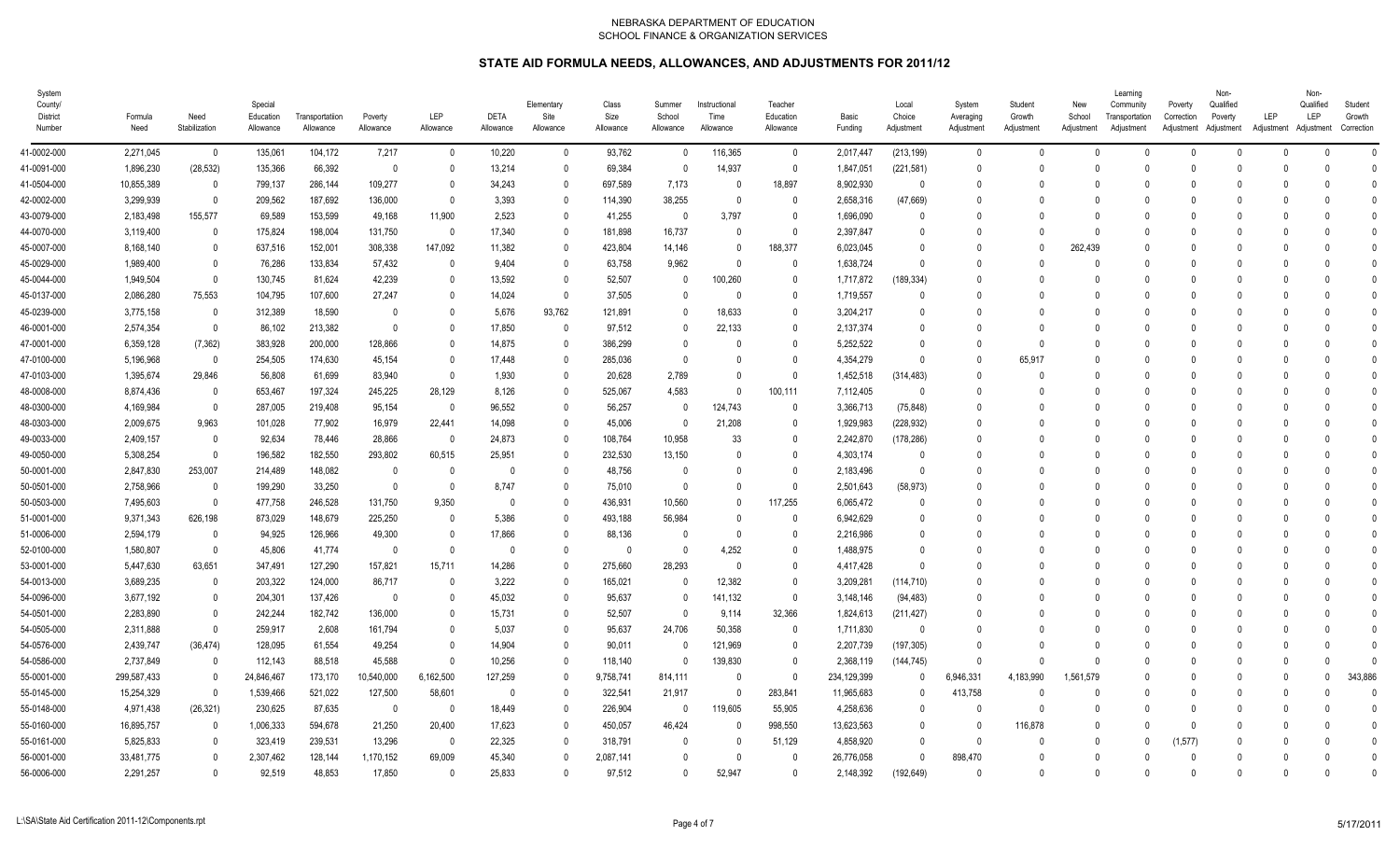| System<br>County/<br>District<br>Number | Formula<br>Need | Need<br>Stabilization    | Special<br>Education<br>Allowance | Transportatiion<br>Allowance | Poverty<br>Allowance | <b>LEP</b><br>Allowance | <b>DETA</b><br>Allowance | Elementary<br>Site<br>Allowance | Class<br>Size<br>Allowance | Summer<br>School<br>Allowance | Instructional<br>Time<br>Allowance | Teacher<br>Education<br>Allowance | Basic<br>Funding | Local<br>Choice<br>Adjustment | System<br>Averaging<br>Adjustment | Student<br>Growth<br>Adjustment | New<br>School<br>Adjustment | Learning<br>Community<br>Transportation<br>Adjustment | Poverty<br>Correction<br>Adjustment Adjustment | Non-<br>Qualified<br>Poverty | LEP<br>Adjustment Adjustment | Non-<br>Qualified<br>LEP | Student<br>Growth<br>Correction |
|-----------------------------------------|-----------------|--------------------------|-----------------------------------|------------------------------|----------------------|-------------------------|--------------------------|---------------------------------|----------------------------|-------------------------------|------------------------------------|-----------------------------------|------------------|-------------------------------|-----------------------------------|---------------------------------|-----------------------------|-------------------------------------------------------|------------------------------------------------|------------------------------|------------------------------|--------------------------|---------------------------------|
| 56-0007-000                             | 2,908,348       | 20,285                   | 212,171                           | 68,958                       | 10,603               | $\overline{0}$          | 5,813                    | $\mathbf{0}$                    | 86,261                     | $\mathbf{0}$                  | 99,028                             | $\mathbf 0$                       | 2,405,230        | $\mathbf{0}$                  | $\mathbf{0}$                      | $\Omega$                        | $\Omega$                    | $\Omega$                                              | $\mathbf{0}$                                   | $\Omega$                     | $\Omega$                     | $\Omega$                 | $\Omega$                        |
| 56-0037-000                             | 5,228,804       | 154,139                  | 228,944                           | 109,040                      | 28,900               | $\Omega$                | $\mathbf{0}$             | $\Omega$                        | 258,783                    | 18,729                        | 67,097                             | $\mathbf{0}$                      | 4,363,172        | $\theta$                      | $\Omega$                          | $\Omega$                        | $\Omega$                    |                                                       | U.                                             | $\Omega$                     | U                            | U                        | $\Omega$                        |
| 56-0055-000                             | 3,828,243       | - 0                      | 214,095                           | 65,618                       | 49,722               | $\Omega$                | 17,340                   | 0                               | 165,021                    | $\Omega$                      | 61,909                             | 38,247                            | 3,216,292        | $\Omega$                      | $\Omega$                          |                                 |                             |                                                       |                                                |                              |                              |                          | $\sqrt{ }$                      |
| 56-0565-000                             | 2,424,441       | $\overline{\mathbf{0}}$  | 58,792                            | 137,960                      | $\Omega$             | $\Omega$                | 20,791                   | 0                               | 103,138                    | 0                             | 78,592                             | 0                                 | 2,025,169        | $\Omega$                      | $\Omega$                          | $\Omega$                        |                             |                                                       |                                                | <sup>0</sup>                 | n                            |                          |                                 |
| 57-0501-000                             | 2,381,736       | (51, 904)                | 121,897                           | 181,270                      | $\mathbf{0}$         | $\mathbf{0}$            | 25,057                   | 0                               | 80,635                     | $\mathbf{0}$                  | $\theta$                           | $\mathbf{0}$                      | 2,024,781        | $\theta$                      | $\Omega$                          | $\Omega$                        |                             |                                                       |                                                | $\Omega$                     | 0                            |                          |                                 |
| 58-0025-000                             | 1,599,390       | 32,771                   | 52,318                            | 103,273                      | 33,527               | - 0                     | 1,639                    | 0                               | 28,129                     | $\mathbf{0}$                  | 33,360                             | $\mathbf{0}$                      | 1,395,926        | $\theta$                      |                                   | $\Omega$                        | $\cap$                      |                                                       | (48, 024)                                      | (33, 527)                    |                              |                          | $\sqrt{ }$                      |
| 59-0001-000                             | 5,321,679       | 141,532                  | 379,371                           | 18,005                       | 150,025              | 65,004                  | 6,796                    | $\Omega$                        | 217,528                    | 63,957                        | $\theta$                           | $\mathbf{0}$                      | 4,279,460        | $\theta$                      | $\Omega$                          | $\Omega$                        | $\cap$                      |                                                       |                                                | $\Omega$                     |                              |                          | $\sqrt{ }$                      |
| 59-0002-000                             | 34,092,107      | $\overline{\phantom{0}}$ | 2,600,530                         | 223,587                      | 1,700,000            | 318,750                 | 37,817                   |                                 | 706,965                    | 210,402                       | $\mathbf{0}$                       | 1,189,919                         | 25,899,662       | $\Omega$                      | 1,204,476                         |                                 | $\cap$                      |                                                       |                                                |                              |                              |                          |                                 |
| 59-0005-000                             | 4,458,185       | $\overline{\mathbf{0}}$  | 188,555                           | 114,714                      | 21,122               | 0                       | 22,662                   | $\Omega$                        | 210,027                    | 5,380                         | 53,203                             | 0                                 | 3,845,642        | $\Omega$                      | $\Omega$                          | $\Omega$                        | $\Omega$                    |                                                       | (3, 119)                                       | $\Omega$                     |                              |                          | $\Omega$                        |
| 59-0013-000                             | 2,471,105       | $\overline{0}$           | 160,465                           | 98,152                       | $\Omega$             | $\Omega$                | 4,573                    | 0                               | 91,887                     | $\Omega$                      | 0                                  | $\Omega$                          | 2,116,029        | $\Omega$                      |                                   |                                 |                             |                                                       | $\Omega$                                       |                              |                              |                          | $\Omega$                        |
| 59-0080-000                             | 3,093,202       | (5,036)                  | 229,059                           | 139,366                      | $\mathbf{0}$         | $\Omega$                | 26,846                   | 0                               | 161,271                    | 0                             | 92,273                             | 0                                 | 2,505,475        | (56, 051)                     |                                   | $\Omega$                        |                             |                                                       | $\mathsf{O}$                                   |                              |                              |                          |                                 |
| 60-0090-000                             | 1,773,328       | (23, 674)                | 50,146                            | 54,000                       | $\Omega$             | $\Omega$                | 27,964                   | $\Omega$                        | 60,008                     | $\mathbf{0}$                  | 67,034                             | $\mathbf 0$                       | 1,557,641        | $\mathbf 0$                   |                                   | $\Omega$                        | $\cap$                      |                                                       | 19,790)                                        |                              |                              |                          | $\sqrt{ }$                      |
| 61-0004-000                             | 7,050,598       | $\overline{\mathbf{0}}$  | 485,140                           | 220,447                      | 181,239              | 0                       | 12,571                   | 0                               | 343,169                    | $\mathbf{0}$                  | $\theta$                           | $\mathbf{0}$                      | 5,808,033        | $\mathbf{0}$                  | $\Omega$                          | $\Omega$                        |                             |                                                       | $\Omega$                                       |                              |                              |                          | $\Omega$                        |
| 61-0049-000                             | 2,703,453       | $\overline{\mathbf{0}}$  | 134,482                           | 88,328                       | 42,141               | $\overline{0}$          | 45,172                   | 0                               | 116,265                    | $\mathbf 0$                   | 26,526                             | $\mathbf{0}$                      | 2,356,303        | (105, 765)                    | $\Omega$                          | $\Omega$                        | $\cap$                      |                                                       |                                                | $\Omega$                     | 0                            |                          | $\sqrt{ }$                      |
| 62-0021-000                             | 4,586,303       | 0                        | 313,541                           | 176,479                      | 190,324              | 44,537                  | $\mathbf{0}$             | 0                               | 189,399                    | $\Omega$                      | 0                                  | 0                                 | 3,672,023        | 0                             |                                   |                                 |                             |                                                       |                                                |                              |                              |                          |                                 |
| 62-0063-000                             | 6,200,472       | 655,386                  | 397,555                           | 211,316                      | 300,488              | 70,569                  | 3,287                    | $\Omega$                        | 253,157                    | 34,868                        | 2,403                              | 0                                 | 4,271,443        | $\Omega$                      | $\Omega$                          | $\Omega$                        | - 0                         |                                                       |                                                | $\Omega$                     | n                            |                          | $\Omega$                        |
| 63-0001-000                             | 3,409,177       | - 0                      | 150,588                           | 83,336                       | 62,475               | - 0                     | $\theta$                 | 0                               | 142,518                    | $\Omega$                      | $\Omega$                           | 16,516                            | 2,953,743        | $\Omega$                      | $\Omega$                          | $\bigcap$                       |                             |                                                       |                                                |                              |                              |                          | $\Omega$                        |
| 63-0030-000                             | 5,031,126       | 235,333                  | 182,384                           | 162,758                      | 71,194               | $\Omega$                | 10,172                   | 0                               | 90,011                     | 7,970                         | 46.197                             | $\mathbf{0}$                      | 4,225,107        | $\Omega$                      |                                   |                                 |                             |                                                       |                                                |                              |                              |                          |                                 |
| 64-0023-000                             | 3,050,446       | $\overline{\mathbf{0}}$  | 132,184                           | 157,028                      | $\Omega$             | $\Omega$                | $\mathbf{0}$             | $\Omega$                        | 140,643                    | $\mathbf{0}$                  | 88,608                             | 116,930                           | 2,455,693        | (40, 640)                     |                                   | $\Omega$                        |                             |                                                       |                                                |                              |                              |                          | $\sqrt{ }$                      |
| 64-0029-000                             | 7,995,469       | $\overline{\mathbf{0}}$  | 633,090                           | 165,542                      | 382,500              | 0                       | 27,306                   | 0                               | 316,915                    | 8,767                         | 0                                  | 225,017                           | 6,236,332        | $\Omega$                      |                                   | $\bigcap$                       |                             |                                                       |                                                | <sup>0</sup>                 |                              |                          | -0                              |
| 65-0011-000                             | 4,790,089       | $\overline{\mathbf{0}}$  | 359,856                           | 197,417                      | 198,755              | 0                       | 3,419                    | $\mathbf{0}$                    | 230,654                    | 14,943                        | $\mathbf{0}$                       | 53,319                            | 3,731,725        | $\mathbf{0}$                  | $\Omega$                          | - 0                             | $\cap$                      |                                                       |                                                | $\Omega$                     |                              |                          | $\sqrt{ }$                      |
| 65-2005-000                             | 8,562,355       | 200,393                  | 720,802                           | 411,098                      | 176,443              | - 0                     | 14,751                   | 656,333                         | 421,929                    | 53,397                        | 0                                  | $\mathbf{0}$                      | 5,907,207        | 0                             | $\Omega$                          |                                 | $\cap$                      |                                                       | $\Omega$                                       | <sup>0</sup>                 |                              |                          | $\sqrt{ }$                      |
| 66-0027-000                             | 6,924,527       | 6,860                    | 467,995                           | 296,736                      | 62,418               | 0                       | 4,913                    | $\Omega$                        | 283,161                    | 0                             | $\Omega$                           | 24,762                            | 5,805,796        | $\Omega$                      | $\Omega$                          | - 0                             | $\Omega$                    |                                                       | (28, 114)                                      | $\Omega$                     |                              |                          | $\Omega$                        |
| 66-0111-000                             | 12,497,761      | $\overline{\phantom{0}}$ | 1,129,429                         | 114,274                      | 46,410               | 144,981                 | 14,445                   | 0                               | 778,224                    | 60,969                        | 11,819                             | 281,398                           | 9,683,229        | $\Omega$                      | $\Omega$                          | $\bigcap$                       | 232,583                     |                                                       | $\Omega$                                       | $\Omega$                     | 0                            |                          | $\Omega$                        |
| 66-0501-000                             | 4,441,981       | - 0                      | 219,114                           | 156,054                      | 50,704               | - 0                     | 27,266                   | 0                               | 232,530                    | $\Omega$                      | 99.989                             | $\mathbf{0}$                      | 3,656,325        | $\Omega$                      | $\Omega$                          |                                 |                             |                                                       |                                                |                              |                              |                          |                                 |
| 67-0001-000                             | 3,071,331       | $\overline{0}$           | 124,266                           | 125,252                      | 169,705              | $\Omega$                | 15,911                   | $\Omega$                        | 97,512                     | 12,552                        | $\Omega$                           | $\mathbf{0}$                      | 2,583,993        | (57, 861)                     |                                   | $\Omega$                        |                             |                                                       |                                                |                              |                              |                          | $\sqrt{ }$                      |
| 67-0069-000                             | 2,363,242       | $\Omega$                 | 90,672                            | 147,448                      | 0                    | $\Omega$                | $\mathbf{0}$             | 0                               | 80,635                     | $\mathbf{0}$                  | $\Omega$                           | 9,826                             | 2,034,661        | $\Omega$                      |                                   |                                 |                             |                                                       |                                                |                              |                              |                          | $\sqrt{ }$                      |
| 68-0020-000                             | 5,330,443       | 1,180,634                | 282,520                           | 225,704                      | 4,063                | 31,283                  | 4,449                    | 0                               | 206,276                    | $\mathbf{0}$                  | 62,615                             | $\mathbf{0}$                      | 3,332,899        | $\mathbf 0$                   | $\Omega$                          | $\Omega$                        |                             |                                                       |                                                |                              |                              |                          | $\sqrt{ }$                      |
| 69-0044-000                             | 9,959,290       | $\overline{0}$           | 671,738                           | 122,340                      | 156,615              | 98,450                  | 8,888                    | O                               | 630,080                    | 22,714                        | 0                                  | $\mathbf 0$                       | 8,248,465        | $\Omega$                      | $\Omega$                          |                                 |                             |                                                       |                                                |                              |                              |                          | $\sqrt{ }$                      |
| 69-0054-000                             | 2,734,829       | $\overline{\mathbf{0}}$  | 177,793                           | 111,544                      | 59,606               | - 0                     | 14,791                   | 0                               | 110,639                    | -0                            | 0                                  | $\mathbf{0}$                      | 2,369,202        | (108, 745)                    | $\Omega$                          | $\Omega$                        |                             |                                                       |                                                | $\Omega$                     |                              |                          | -0                              |
| 69-0055-000                             | 2,328,957       | $\overline{\phantom{0}}$ | 156,903                           | 129,549                      | 0                    | 0                       | 4,418                    |                                 | 101,263                    | $\mathbf{0}$                  | $\Omega$                           | $\mathbf{0}$                      | 2,138,996        | (202, 171)                    | $\Omega$                          | $\Omega$                        |                             |                                                       |                                                |                              |                              |                          | $\Omega$                        |
| 70-0002-000                             | 6,730,062       | 245,485                  | 410,008                           | 282,436                      | 42,875               | 0                       | 14,305                   |                                 | 271,910                    | $\mathbf{0}$                  | 280,346                            | 55,096                            | 5,127,602        | - 0                           | $\Omega$                          |                                 |                             |                                                       |                                                |                              |                              |                          |                                 |
| 70-0005-000                             | 3,832,947       | 197,637                  | 310,868                           | 159,111                      | 82,087               | 0                       | 25,979                   | $\Omega$                        | 91,887                     | $\mathbf{0}$                  | $\theta$                           | $\mathbf{0}$                      | 3,017,296        | (51, 918)                     | $\Omega$                          | $\Omega$                        | $\cap$                      |                                                       |                                                | <sup>0</sup>                 |                              |                          | $\sqrt{ }$                      |
| 70-0542-000                             | 2,802,449       | $\overline{\mathbf{0}}$  | 184,913                           | 173,711                      | 17,000               | $\Omega$                | 34,745                   | 0                               | 116,265                    | $\Omega$                      | 72,179                             | $\mathbf{0}$                      | 2,294,802        | (91, 166)                     | $\Omega$                          | $\bigcap$                       | $\cap$                      |                                                       |                                                | <sup>0</sup>                 |                              |                          | $\Omega$                        |
| 71-0001-000                             | 31,959,072      | $\overline{\mathbf{0}}$  | 2,011,456                         | 82,656                       | 746,904              | 1,272,818               | 18,587                   | $\Omega$                        | 2,057,137                  | 163,181                       | 0                                  | 982,726                           | 23,698,078       | $\mathbf 0$                   | 697,820                           | 165,007                         | 62,703                      |                                                       |                                                | $\Omega$                     |                              |                          |                                 |
| 71-0005-000                             | 7,420,961       | $\overline{0}$           | 706,040                           | 80,147                       | 136,000              | 114,750                 | $\mathbf{0}$             | 328,167                         | 133,142                    | 5,180                         | $\theta$                           | 58,769                            | 5,890,915        | $\mathbf{0}$                  | $\overline{0}$                    |                                 | $\cap$                      |                                                       | (32, 150)                                      |                              |                              |                          | $\sqrt{ }$                      |
| 71-0067-000                             | 2,575,040       | $\overline{\mathbf{0}}$  | 152,130                           | 90,427                       | $^{\circ}$           | - 0                     | $\mathbf 0$              | O                               | 133,142                    | 0                             | 0                                  | 2,470                             | 2,362,825        | (165, 954)                    | $\overline{0}$                    | - 0                             | $\Omega$                    |                                                       | $\Omega$                                       | $\Omega$                     |                              |                          | -0                              |
| 72-0015-000                             | 3,450,993       | 129,256                  | 192,508                           | 102,816                      | $\Omega$             | - 0                     | 11,343                   | 0                               | - 0                        | 598                           | 0                                  | 6,578                             | 3,091,246        | (83, 353)                     | $\Omega$                          | $\Omega$                        |                             |                                                       |                                                |                              |                              |                          | -0                              |
| 72-0019-000                             | 2,775,069       | 29,764                   | 131,713                           | 84,528                       | 39,050               | - 0                     | 12,913                   |                                 | 30,004                     | $\mathbf{0}$                  | 19,570                             | 2,892                             | 2,471,519        | (46, 885)                     |                                   | $\Omega$                        |                             |                                                       |                                                |                              |                              |                          | $\sqrt{ }$                      |
| 72-0032-000                             | 3,100,693       | 111,803                  | 136,150                           | 94,621                       | 27.200               | 20,400                  | 9.307                    | $\Omega$                        | 106.889                    | $\mathbf{0}$                  | $\mathbf{0}$                       | $\mathbf{0}$                      | 2,639,474        | (45, 150)                     | $\Omega$                          | $\Omega$                        | $\cap$                      |                                                       | U.                                             | $\Omega$                     | 0                            | $\Omega$                 |                                 |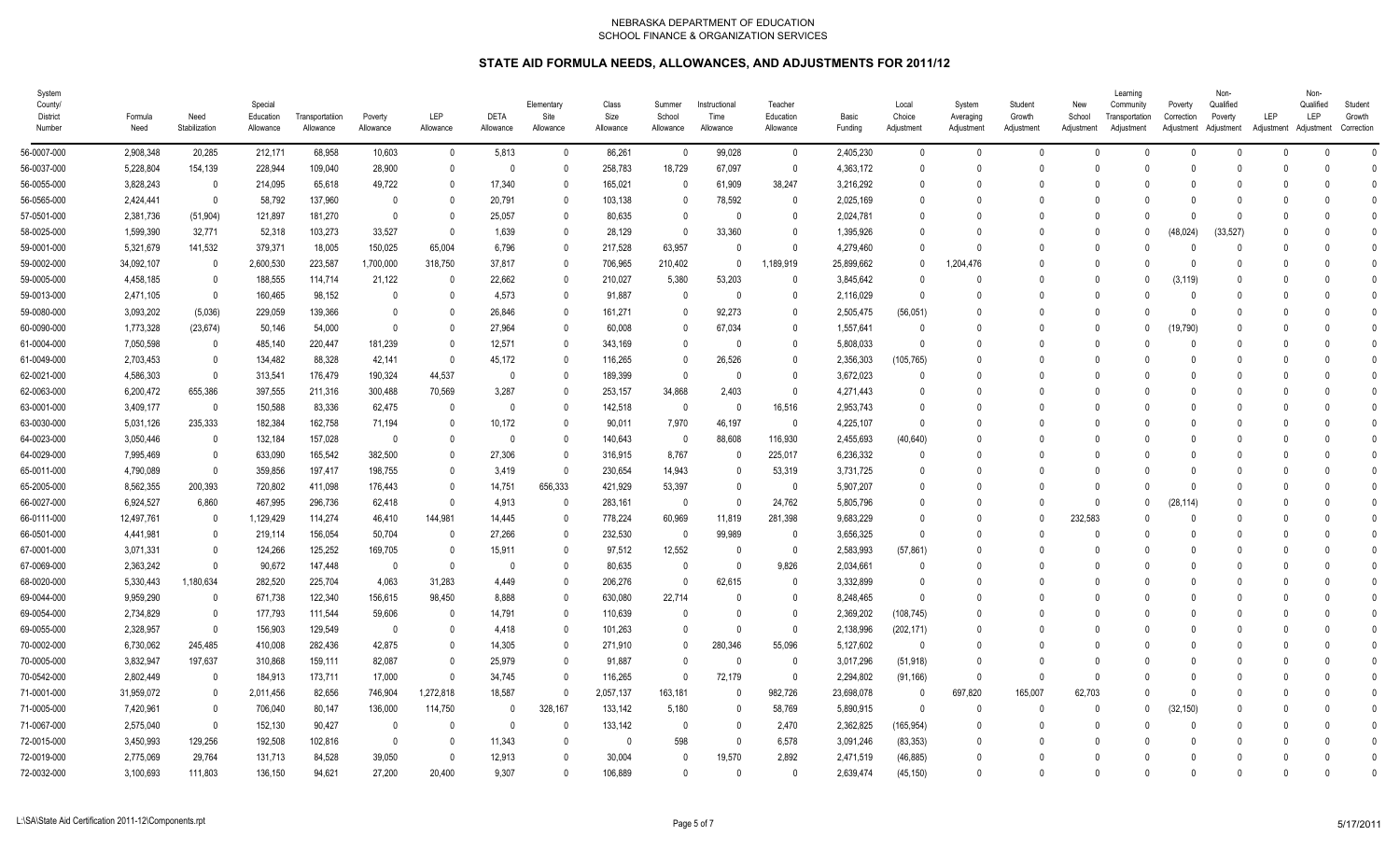| System<br>County/<br>District<br>Number | Formula<br>Need | Need<br>Stabilization    | Special<br>Education<br>Allowance | Transportatiion<br>Allowance | Poverty<br>Allowance | <b>LEP</b><br>Allowance | <b>DETA</b><br>Allowance | Elementary<br>Site<br>Allowance | Class<br>Size<br>Allowance | Summer<br>School<br>Allowance | Instructional<br>Time<br>Allowance | Teacher<br>Education<br>Allowance | Basic<br>Funding | Local<br>Choice<br>Adjustment | System<br>Averaging<br>Adjustment | Student<br>Growth<br>Adjustment | New<br>School<br>Adjustment | Learning<br>Community<br>Transportation<br>Adjustment | Poverty<br>Correction | Non-<br>Qualified<br>Poverty<br>Adjustment Adjustment | LEP<br>Adjustment Adjustment | Non-<br>Qualified<br>LEP | Student<br>Growth<br>Correction |
|-----------------------------------------|-----------------|--------------------------|-----------------------------------|------------------------------|----------------------|-------------------------|--------------------------|---------------------------------|----------------------------|-------------------------------|------------------------------------|-----------------------------------|------------------|-------------------------------|-----------------------------------|---------------------------------|-----------------------------|-------------------------------------------------------|-----------------------|-------------------------------------------------------|------------------------------|--------------------------|---------------------------------|
| 72-0075-000                             | 2,751,504       | 178,798                  | 121,145                           | 168,558                      | $\mathbf 0$          | $\overline{0}$          | 21,042                   | $\mathbf{0}$                    | 91,887                     | $\mathbf 0$                   | $\mathbf 0$                        | $\mathbf 0$                       | 2,369,272        | (199, 198)                    | $\mathbf 0$                       | $\mathbf{0}$                    | $\Omega$                    | $\Omega$                                              | $\mathbf 0$           | $\Omega$                                              | $\Omega$                     | $\mathsf{U}$             |                                 |
| 73-0017-000                             | 12,593,915      | $\overline{\mathbf{0}}$  | 1,505,528                         | 199,871                      | 412,934              | 65,633                  | 13,308                   | $\Omega$                        | 693,838                    | $\mathbf{0}$                  | $\Omega$                           | $\mathbf{0}$                      | 9,702,801        | $\theta$                      | $\mathbf{0}$                      | $\Omega$                        | $\mathbf{0}$                | 0                                                     | 0                     |                                                       |                              | $\Omega$                 | $\Omega$                        |
| 73-0179-000                             | 3,851,430       | 443,015                  | 193,328                           | 217,240                      | 85,000               | 0                       | 1,523                    |                                 | 108,764                    | 10,560                        | $\Omega$                           | $\Omega$                          | 2,791,999        | 0                             | $\Omega$                          |                                 | $\Omega$                    | -0                                                    | -0                    |                                                       |                              |                          |                                 |
| 74-0056-000                             | 8,280,066       | $\overline{\mathbf{0}}$  | 527,155                           | 244,460                      | 426,860              | $\Omega$                | 13,876                   | 0                               | 386,299                    | $\Omega$                      | 98,809                             | 74,006                            | 6,508,600        | 0                             | 0                                 | n                               | $\Omega$                    | -0                                                    | -0                    |                                                       |                              |                          |                                 |
| 74-0070-000                             | 5,107,442       | 557,785                  | 454,437                           | 277,932                      | 185,077              | $\Omega$                | 4,332                    | $\Omega$                        | 112,514                    | $\Omega$                      | $\Omega$                           | $\mathbf{0}$                      | 3,515,365        |                               | $\Omega$                          | $\Omega$                        | $\Omega$                    | -0                                                    | -0                    |                                                       |                              |                          |                                 |
| 75-0100-000                             | 2,427,339       | $\overline{\mathbf{0}}$  | 134,956                           | 30,856                       | $\mathbf{0}$         | $\Omega$                | 22,653                   | 46,881                          | 80.635                     | $\mathbf{0}$                  | $\Omega$                           | $\mathbf{0}$                      | 2,111,358        | 0                             | $\Omega$                          | $\Omega$                        | $\Omega$                    |                                                       | -0                    |                                                       |                              |                          |                                 |
| 76-0002-000                             | 15.999.952      | $\overline{0}$           | 938,143                           | 325,544                      | 917,767              | 1,190,000               | 25,512                   |                                 | 596,326                    | 267,983                       | $\Omega$                           | 235,267                           | 11,247,965       | $\Omega$                      | 71.536                            | 86.749                          | 97.159                      |                                                       | -0                    |                                                       |                              |                          |                                 |
| 76-0044-000                             | 2,429,054       | 91,754                   | 149,297                           | 94,212                       | 28,064               | 32,817                  | 23,061                   |                                 | 108,764                    | 8,767                         | $\Omega$                           | $\overline{0}$                    | 2,088,187        | (195, 869)                    | $\mathbf{0}$                      |                                 | $\Omega$                    | $\cup$                                                | -0                    | $\Omega$                                              |                              |                          |                                 |
| 76-0068-000                             | 3,008,562       | 67,974                   | 269,380                           | 76,660                       | 22,908               | - 0                     | $\mathbf{0}$             | $\Omega$                        | 105,013                    | $\mathbf{0}$                  | $\Omega$                           | $\mathbf{0}$                      | 2,553,022        | (48, 041)                     | $\mathbf{0}$                      | $\Omega$                        | $\Omega$                    | 0                                                     | (15, 447)             | (22,908)                                              |                              |                          | $\Omega$                        |
| 76-0082-000                             | 5,333,658       | $\overline{\mathbf{0}}$  | 253,541                           | 127,966                      | 42,808               | 37,505                  | 41,001                   |                                 | 129,391                    | $\Omega$                      | 133,655                            | 78,062                            | 4,489,729        | $\Omega$                      | $\Omega$                          | $\Omega$                        | $\Omega$                    | $\cup$                                                | $\Omega$              |                                                       | $\Omega$                     |                          | $\Omega$                        |
| 77-0001-000                             | 85,252,429      | $\overline{\mathbf{0}}$  | 6,269,088                         | 1,229,364                    | 960,490              | 377,901                 | 0                        |                                 | 3,769,230                  | 1,953,190                     | 2,584,913                          | 1,452,955                         | 64,022,097       | 0                             | 2,311,004                         | $\Omega$                        | $\Omega$                    | 408,000                                               | (85, 802)             |                                                       | $\Omega$                     |                          | $\Omega$                        |
| 77-0027-000                             | 84,532,354      | $\overline{\mathbf{0}}$  | 6,307,088                         | 410,127                      | 473,889              | 479,749                 | 69,981                   |                                 | 4,397,434                  | 361,429                       | $\Omega$                           | 1,347,703                         | 66,752,333       | 0                             | 2,317,519                         | 1,026,400                       | $\mathbf{0}$                | 730,625                                               | $\mathbf{0}$          |                                                       | $\Omega$                     |                          | (141, 922)                      |
| 77-0037-000                             | 26,401,950      | - 0                      | 1,357,035                         | 443,436                      | 52,183               | 41,126                  | 11,876                   | 0                               | 2,004,630                  | 0                             | $\Omega$                           | 439,760                           | 19,954,200       | 0                             | 971,827                           | 683,308                         | 0                           | 12,240                                                | 0                     |                                                       | $\Omega$                     |                          | 430,331                         |
| 77-0046-000                             | 11,706,834      | 2,456,466                | 804,224                           | 368,921                      | 26,674               | - 0                     | 23,604                   |                                 | 391,925                    | $\mathbf{0}$                  | $\mathbf{0}$                       | 194,568                           | 7,341,193        | $\theta$                      | $\Omega$                          | 71,449                          | $\mathbf{0}$                | 27,810                                                | $\mathbf{0}$          |                                                       | $\Omega$                     |                          |                                 |
| 78-0001-000                             | 8,180,443       | (248, 892)               | 377,290                           | 181,852                      | 127,500              | 28,475                  | 18,891                   | 0                               | 343,169                    | 39,052                        | 0                                  | 43,666                            | 6,796,821        |                               | $\Omega$                          | $\Omega$                        | 472,619                     | 0                                                     | 0                     |                                                       |                              | - 0                      | $\Omega$                        |
| 78-0009-000                             | 4,681,914       | $\overline{\mathbf{0}}$  | 278,950                           | 109,664                      | 28,557               | 0                       | 13,969                   | $\Omega$                        | 232,530                    | 20,921                        | $\Omega$                           | 0                                 | 3,997,324        | 0                             | $\mathbf{0}$                      | $\Omega$                        | 0                           | 0                                                     | $\mathbf{0}$          |                                                       |                              | $\Omega$                 | $\theta$                        |
| 78-0039-000                             | 8,510,072       | - 0                      | 574,429                           | 212,859                      | 128,000              | 23,562                  | 1,324                    |                                 | 536,318                    | 83,882                        | 28,511                             | 68,550                            | 6,890,728        | $\Omega$                      | $\Omega$                          | 0                               | $\Omega$                    | -0                                                    | $\mathbf{0}$          | -0                                                    | 14,530)                      | (23, 562)                | $\theta$                        |
| 78-0072-000                             | 2,354,908       | 22,821                   | 125,888                           | 77,983                       | 21,250               | - 0                     | 15,221                   |                                 | 50,631                     | 0                             | 146                                | 1,341                             | 2,234,623        | (194, 996)                    | $\Omega$                          | $\Omega$                        | $\Omega$                    | n                                                     | 0                     |                                                       |                              | $\Omega$                 |                                 |
| 78-0107-000                             | 2,504,122       | $\overline{\mathbf{0}}$  | 95,423                            | 49,822                       | 32,283               | - 0                     | 10,089                   |                                 | 86,261                     | $\Omega$                      | 88,624                             | 0                                 | 2,334,166        | (192, 547)                    | $\Omega$                          | n                               | $\Omega$                    | -0                                                    | -0                    |                                                       |                              | $\Omega$                 | $\Omega$                        |
| 79-0002-000                             | 2,437,965       | $\overline{0}$           | 137.443                           | 7,476                        | 4,250                | 10,200                  | $\Omega$                 | 0                               | 116,265                    | 5,180                         | 67,525                             | 0                                 | 2,291,738        | (202, 112)                    | $\Omega$                          | $\Omega$                        | $\Omega$                    | n                                                     | -0                    |                                                       |                              |                          | $\Omega$                        |
| 79-0011-000                             | 4.246.595       | $\overline{0}$           | 260,068                           | 119,206                      | 156,969              | 26,180                  | $\mathbf{0}$             |                                 | 165,021                    | 3,786                         | $\Omega$                           | $\mathbf{0}$                      | 3,515,365        |                               | $\Omega$                          |                                 | $\Omega$                    |                                                       | -0                    |                                                       |                              |                          |                                 |
| 79-0016-000                             | 17,508,761      | $\overline{0}$           | 1,079,384                         | 152,107                      | 475,706              | 56,100                  | 19,966                   |                                 | 1,127,018                  | 47,221                        | 836.358                            | $\mathbf{0}$                      | 13.714.901       |                               | $\Omega$                          |                                 | $\Omega$                    |                                                       | -0                    |                                                       |                              |                          |                                 |
| 79-0031-000                             | 6,389,565       | (53,048)                 | 249,753                           | 75,000                       | 223,481              | 25,068                  | $\mathbf{0}$             |                                 | 367,547                    | 43,834                        | $\Omega$                           | $\mathbf{0}$                      | 5,457,931        | $\Omega$                      | $\mathbf{0}$                      | $\Omega$                        | $\Omega$                    |                                                       | -0                    |                                                       |                              |                          |                                 |
| 79-0032-000                             | 25,369,955      | $\overline{\mathbf{0}}$  | 1,601,133                         | 210,509                      | 1,731,985            | 126,157                 | 2,334                    | 281,286                         | 1,672,713                  | $\mathbf{0}$                  | $\Omega$                           | $\mathbf{0}$                      | 18,769,936       | $\Omega$                      | 973,902                           |                                 | $\Omega$                    | n                                                     | -0                    |                                                       |                              |                          |                                 |
| 80-0005-000                             | 6,600,996       | $\overline{\mathbf{0}}$  | 370,897                           | 116,706                      | 15,935               | - 0                     | 44,514                   |                                 | 378,798                    | 14,346                        | $\Omega$                           | 47,667                            | 5,612,133        | <sup>0</sup>                  | $\Omega$                          | $\Omega$                        | $\Omega$                    | $\cup$                                                | -0                    |                                                       |                              | $\cap$                   |                                 |
| 80-0009-000                             | 12,480,943      | $\overline{\mathbf{0}}$  | 1,602,037                         | 292,964                      | 80,750               | 28,129                  | 14,405                   |                                 | 371,297                    | $\mathbf{0}$                  | 193,468                            | 352,122                           | 9,545,771        |                               | 0                                 |                                 | $\Omega$                    | $\cup$                                                | $\Omega$              |                                                       |                              |                          |                                 |
| 80-0567-000                             | 4,825,645       | 232,871                  | 451,687                           | 370,124                      | 68,829               | 0                       | 8,677                    | 0                               | $\Omega$                   | 23,112                        | $\mathbf{0}$                       | 12,540                            | 3,808,607        | U                             | $\mathbf{0}$                      | $\Omega$                        | $\mathbf{0}$                | $\cup$                                                | .974)<br>(8)          | (68, 829)                                             |                              |                          |                                 |
| 81-0003-000                             | 2,219,846       | 198,300                  | 132,641                           | 87,924                       | 91,774               |                         | 8,064                    |                                 | 41,255                     | 26,898                        | $\Omega$                           | 0                                 | 1,632,990        |                               | $\Omega$                          |                                 | $\Omega$                    |                                                       | -0                    |                                                       |                              |                          |                                 |
| 81-0010-000                             | 8,137,786       | 417,599                  | 461,107                           | 56,892                       | 403,750              | $\theta$                | $\mathbf{0}$             | 656,333                         | 420,053                    | 50,210                        | $\mathbf{0}$                       | 0                                 | 5,671,841        |                               | $\Omega$                          |                                 | $\Omega$                    | -0                                                    | -0                    |                                                       |                              |                          |                                 |
| 82-0001-000                             | 3,417,098       | $\overline{\mathbf{0}}$  | 160,790                           | 174,290                      | 120,791              | $\mathbf{0}$            | 11,507                   |                                 | 170,647                    | $\overline{0}$                | 43,375                             | $\mathbf 0$                       | 2,735,698        |                               | 0                                 |                                 | $\Omega$                    |                                                       | -0                    |                                                       |                              |                          | $\Omega$                        |
| 82-0015-000                             | 2,015,119       | - 0                      | 62,540                            | 75,080                       | 105,584              | $\mathbf{0}$            | 14,086                   |                                 | 46,881                     | 30,086                        | $\Omega$                           | $\mathbf 0$                       | 1,680,861        |                               | 0                                 |                                 | $\Omega$                    | -0                                                    | 0                     |                                                       |                              |                          |                                 |
| 83-0500-000                             | 1,611,956       | 51,088                   | 67,045                            | 37,526                       | $\mathbf{0}$         | $\Omega$                | 33,065                   | $\Omega$                        | - 0                        | 0                             | 0                                  | 0                                 | 1,423,232        | 0                             | $\Omega$                          | $\Omega$                        | $\Omega$                    | -0                                                    | -0                    |                                                       |                              | $\Omega$                 |                                 |
| 84-0003-000                             | 4,975,592       | (23, 215)                | 369,860                           | 104,874                      | 140,784              | $\Omega$                | 8,982                    |                                 | 210,027                    | 0                             | 77,469                             | 0                                 | 4,086,811        |                               | $\Omega$                          |                                 | $\Omega$                    | -0                                                    | -0                    |                                                       |                              |                          |                                 |
| 85-0060-000                             | 2,737,343       | 88,614                   | 109,539                           | 106,982                      | 57,257               | $\Omega$                | 20,093                   | 0                               | 82,510                     | 1,793                         | 79,510                             | $\Omega$                          | 2,191,044        | n                             | $\Omega$                          | n                               | $\Omega$                    | n                                                     | -0                    |                                                       |                              |                          |                                 |
| 85-0070-000                             | 4,294,956       | $\overline{\phantom{0}}$ | 380,913                           | 195,296                      | 83,360               | n                       | 3,008                    |                                 | 193,150                    | 20,522                        | $\Omega$                           | 29,504                            | 3,389,204        |                               | $\Omega$                          | n                               | $\Omega$                    | -0                                                    | $\Omega$              |                                                       | $\Omega$                     |                          |                                 |
| 85-2001-000                             | 2,558,880       | 546,310                  | 195,871                           | 128,328                      | $\mathbf{0}$         |                         | 8,700                    |                                 | $\Omega$                   | $\Omega$                      | $\Omega$                           | $\mathbf{0}$                      | 1,679,670        |                               | $\Omega$                          |                                 | $\Omega$                    |                                                       | -0                    |                                                       |                              |                          |                                 |
| 86-0001-000                             | 1.641.985       | $\overline{0}$           | 66.544                            | 9.407                        | $\Omega$             | $\Omega$                | 24,105                   |                                 | $\Omega$                   | $\mathbf{0}$                  | 39.330                             | $\mathbf{0}$                      | 1.502.598        | 0                             | $\Omega$                          |                                 | $\Omega$                    | 0                                                     | -0                    |                                                       |                              |                          | $\Omega$                        |
| 87-0001-000                             | 3,470,077       | - 0                      | 286,020                           | 101,030                      | 66,699               | 21,218                  | 30,481                   |                                 | 168,771                    | 10,560                        | 63,674                             | $\mathbf{0}$                      | 2,774,071        | (52, 447)                     | $\Omega$                          |                                 | $\Omega$                    | -0                                                    | -0                    |                                                       |                              |                          |                                 |
| 87-0013-000                             | 3,748,445       | 289,493                  | 413,355                           | 19,086                       | 347,560              | 150,019                 | $\Omega$                 |                                 | 170,647                    | $\theta$                      | $\Omega$                           | 6,348                             | 2,351,937        | $\Omega$                      | $\Omega$                          | $\Omega$                        | $\Omega$                    | 0                                                     | -0                    |                                                       |                              |                          | $\Omega$                        |
| 87-0016-000                             | 4,667,604       | $\Omega$                 | 399,952                           | 19,448                       | 517,993              | $\Omega$                | 40,837                   |                                 | 260,658                    | 25,503                        | $\Omega$                           | $\Omega$                          | 3,403,212        | U                             | $\Omega$                          | $\Omega$                        | $\Omega$                    | $\Omega$                                              | $\Omega$              |                                                       |                              | $\cap$                   |                                 |